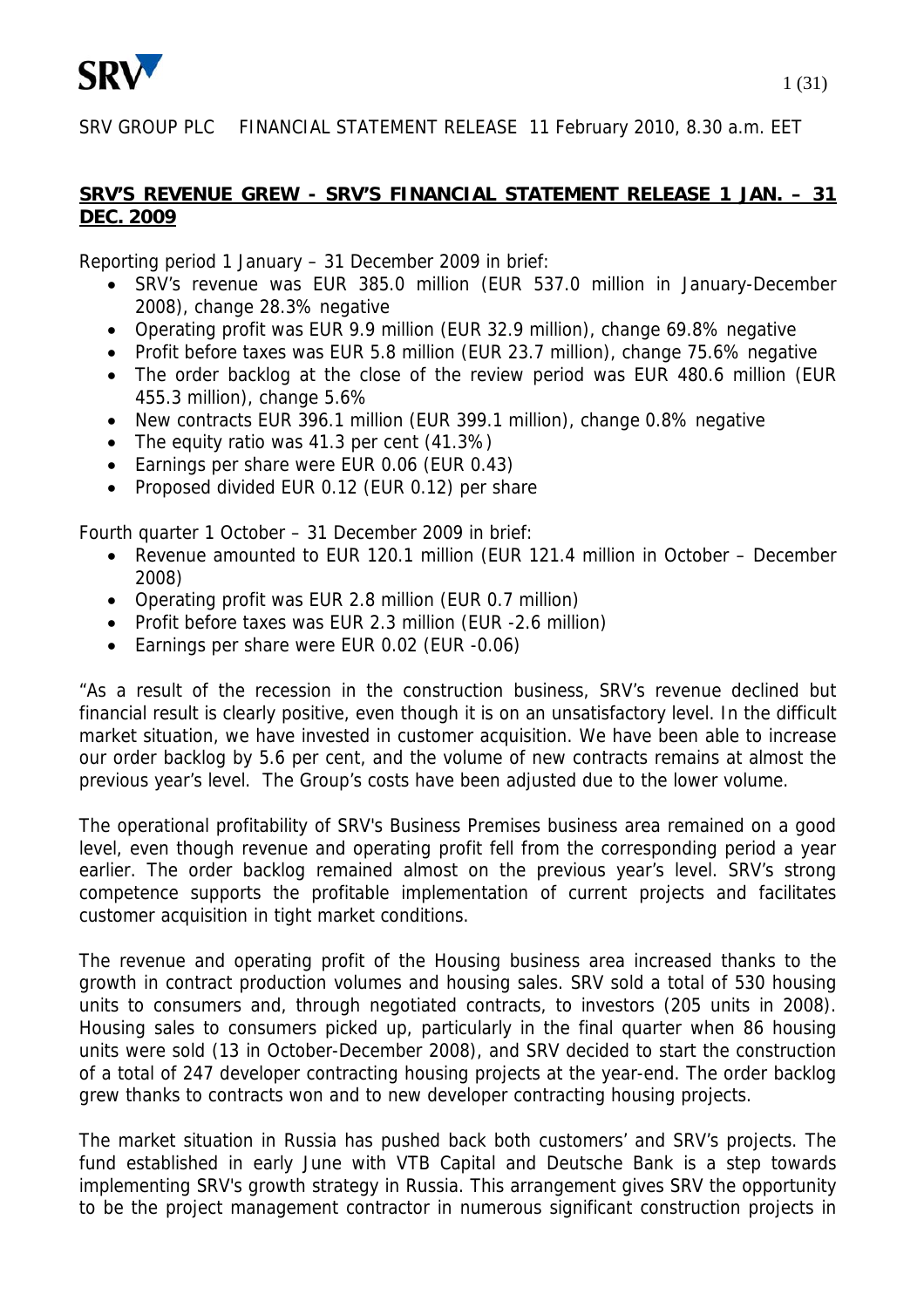

major Russian cities. SRV views its growth potential in Russia as good, and continues to invest in development projects.

Net operational cash flow showed a marked improvement and was EUR 3.6 million positive. Net cash flow in the comparison year 2008 was EUR 103.2 million negative due to the considerable increase in inventories.

During the final quarter, we focused strongly on our personnel's professional and supervisory skills. The objective of the training programs is to take full advantage of the group's best practices and the latest know-how in the industry in all business operations.

SRV's healthy solvency and strong financial position support us in utilising our innovative project development know-how", says Hannu Linnoinen, CEO of SRV.

| <b>Group key figures</b>             | <b>IFRS</b> | <b>IFRS</b> |             |         | <b>IFRS</b> | <b>IFRS</b> |
|--------------------------------------|-------------|-------------|-------------|---------|-------------|-------------|
|                                      | 1-12/       | $1 - 12/$   | change,     | change, | $10 - 12/$  | $10 - 12/$  |
| (EUR million)                        | 2009        | 2008        | <b>MEUR</b> | %       | 2009        | 2008        |
| Revenue                              | 385.0       | 537.0       | $-152.0$    | $-28.3$ | 120.1       | 121.4       |
| Operating profit                     | 9.9         | 32.9        | $-23.0$     | $-69.8$ | 2.8         | 0.7         |
| Financial income and expenses, total | $-4.2$      | $-9.2$      | 5.0         |         | $-0.5$      | $-3.3$      |
| Profit before taxes                  | 5.8         | 23.7        | $-17.9$     | $-75.6$ | 2.3         | $-2.6$      |
| Order backlog                        | 480.6       | 455.3       | 25.3        | 5.6     |             |             |
| New agreements                       | 396.1       | 399.1       | $-3.1$      | $-0.8$  | 121.1       | 115.4       |
| Operating profit, %                  | 2.6         | 6.1         |             |         | 2.3         | 0.6         |
| Net profit, %                        | 0.6         | 2.8         |             |         | 0.8         | $-2.3$      |
| Equity ratio, %                      | 41.3        | 41.3        |             |         |             |             |
| Net interest bearing debt            | 180.7       | 169.4       |             |         |             |             |
| Net gearing ratio, %                 | 110.1       | 101.7       |             |         |             |             |
| Return on investment, %              | 4.7         | 12.9        |             |         |             |             |
| Return on equity, %                  | 1.4         | 9.4         |             |         |             |             |
| Earnings per share, EUR              | 0.06        | 0.43        |             |         | 0.02        | $-0.06$     |
| Equity per share, EUR                | 4.48        | 4.54        |             |         |             |             |
| Weighted average number of shares    |             |             |             |         |             |             |
| outstanding                          | 36.0        | 36.5        |             |         |             |             |

Consolidated revenue was EUR 385.0 million (EUR 537.0 million in January–December 2008). The share of revenue generated in Finland was 94 per cent (89%), whereas 6 per cent (11%) came from Russia and the Baltic countries. Revenue in the Business Premises business area was EUR 208.0 million (EUR 349.1 million). Revenue in the Housing business area was EUR 154.1 million (EUR 127.9 million). Revenue in the International business area was EUR 22.9 million (EUR 60.1 million).

The Group's operating profit was EUR 9.9 million (EUR 32.9 million in January-December 2008). Operating profit margin was 2.6 per cent (6.1%). Operating profit in the Business Premises business area was EUR 18.0 million (EUR 27.8 million). Operating profit in the Housing business area was EUR 4.9 million (EUR 0.7 million). Operating loss in the International business area was EUR 7.9 million (operating profit of EUR 9.2 million).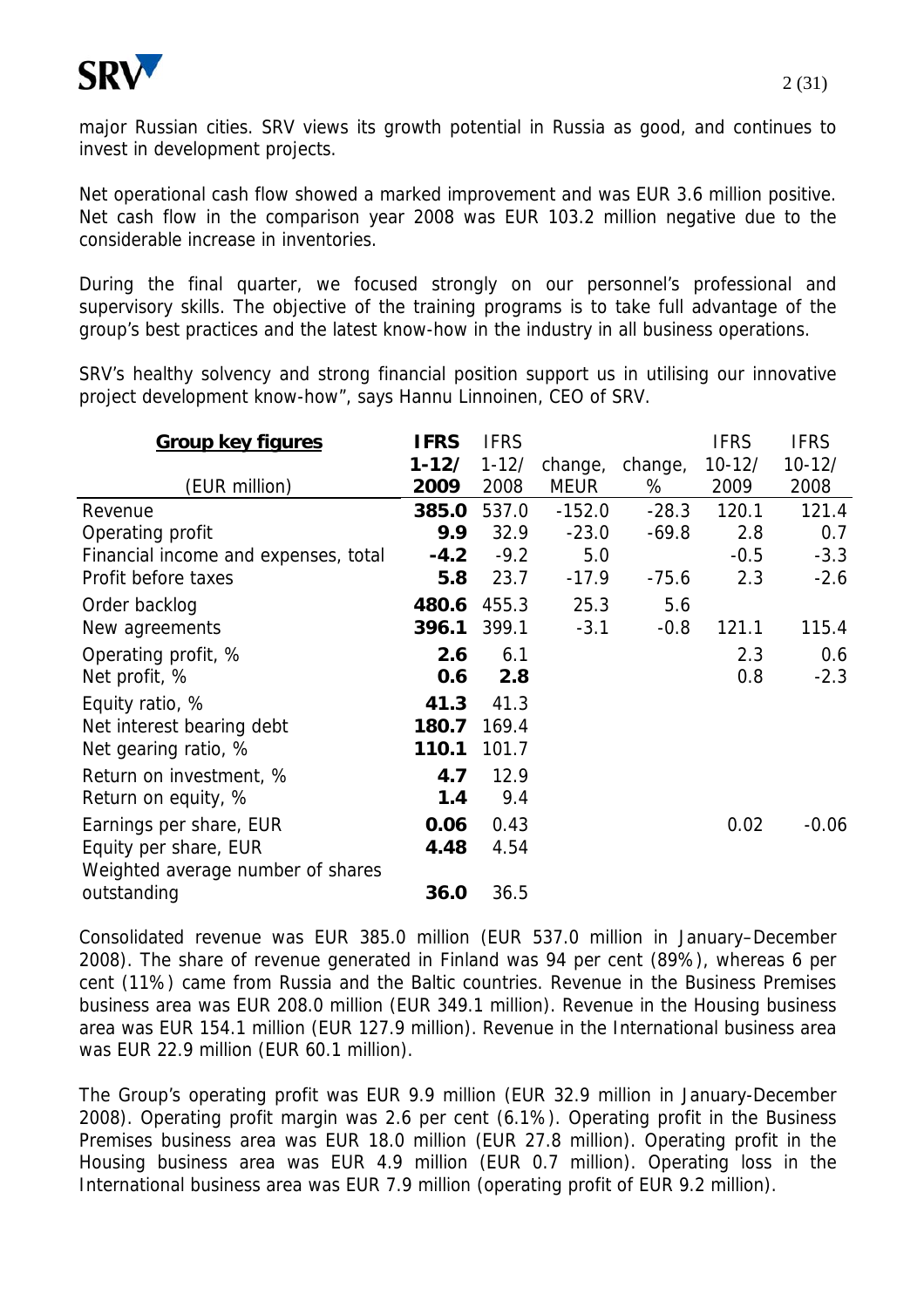

The Group's profit before taxes was EUR 5.8 million (EUR 23.7 million in January-December 2008). Net profit for the review period was EUR 2.3 million (EUR 15.3 million). Earnings per share were EUR 0.06 (EUR 0.43). Return on equity was 1.4 per cent (9.4%) and return on investment was 4.7 per cent (12.9%).

The Group's revenue for the fourth quarter was EUR 120.1 million (EUR 121.4 million in October-December 2008) and operating profit was EUR 2.8 million (EUR 0.7 million). Profit before taxes was EUR 2.3 million (EUR -2.6 million). Earnings per share were EUR 0.02 (EUR -0.06).

The order backlog was EUR 480.6 million on 31 December 2009 (EUR 455.2 million on 31 December 2008). The share of order backlog which has been sold (construction contracts and sold developer contracting production) amounted to EUR 316 million (EUR 280 million on 31 Dec. 2008), and the unsold share amounted to EUR 165 million (EUR 176 million). Value of new contracts signed during the review period was EUR 396.1 million (EUR 399.1 million in January–December 2008).

|                          | <b>IFRS</b> |        | <b>IFRS</b> |             |          | <b>IFRS</b> | <b>IFRS</b> |
|--------------------------|-------------|--------|-------------|-------------|----------|-------------|-------------|
| <b>Revenue</b>           | $1 - 12/$   |        | $1 - 12/$   | change,     | change,  | $10 - 12/$  | $10 - 12/$  |
| (EUR million)            | 2009        |        | 2008        | <b>MEUR</b> | %        | 2009        | 2008        |
| <b>Business Premises</b> | 208.0       |        | 349.1       | $-141.1$    | $-40.4$  | 66.9        | 77.9        |
| Housing                  | 154.1       |        | 127.9       | 26.3        | 20.5     | 49.9        | 33.3        |
| International            |             | 22.9   | 60.1        | $-37.2$     | $-61.9$  | 3.4         | 10.2        |
| <b>Other Operations</b>  |             | 8.7    | 11.5        | $-2.8$      | $-24.1$  | 2.3         | 3.0         |
| Eliminations             |             | $-8.8$ | $-11.6$     | 2.8         |          | $-2.3$      | $-3.1$      |
| Group, total             | 385.0       |        | 537.0       | $-152.0$    | $-28.3$  | 120.1       | 121.4       |
|                          |             |        |             |             |          |             |             |
|                          | <b>IFRS</b> |        | <b>IFRS</b> |             |          | <b>IFRS</b> | <b>IFRS</b> |
| <b>Operating profit</b>  | $1 - 12/$   |        | $1 - 12/$   | change,     | change,  | $10 - 12/$  | $10 - 12/$  |
| (EUR million)            | 2009        |        | 2008        | <b>MEUR</b> | %        | 2009        | 2008        |
| <b>Business Premises</b> |             | 18.0   | 27.8        | $-9.8$      | $-35.4$  | 4.3         | 6.0         |
| Housing                  |             | 4.9    | 0.7         | 4.2         | 590.1    | 2.0         | $-1.2$      |
| International            |             | $-7.9$ | 9.2         | $-17.1$     | $-185.4$ | $-2.0$      | $-2.7$      |
| <b>Other Operations</b>  |             | $-4.7$ | $-4.9$      | 0.2         |          | $-1.4$      | $-1.4$      |
| Eliminations             |             | $-0.3$ | 0.1         | $-0.4$      | $-462.2$ | $-0.2$      | 0.0         |
| Group, total             |             | 9.9    | 32.9        | $-23.0$     | $-69.8$  | 2.8         | 0.7         |
|                          |             |        |             |             |          |             |             |
| <b>Operating profit</b>  | <b>IFRS</b> |        | <b>IFRS</b> | <b>IFRS</b> |          | <b>IFRS</b> |             |
| (%)                      | 1-12/2009   |        | 1-12/2008   | 10-12/2009  |          | 10-12/2008  |             |
| <b>Business Premises</b> | 8.6         |        | 8.0         |             | 6.5      | 7.8         |             |
| Housing                  | 3.2         |        | 0.6         |             | 4.0      | $-3.6$      |             |
| International            | $-34.4$     |        | 15.4        | $-58.4$     |          | $-26.5$     |             |

Group, total **2.6** 6.1 2.3 0.6

#### **Key figures for the Segments**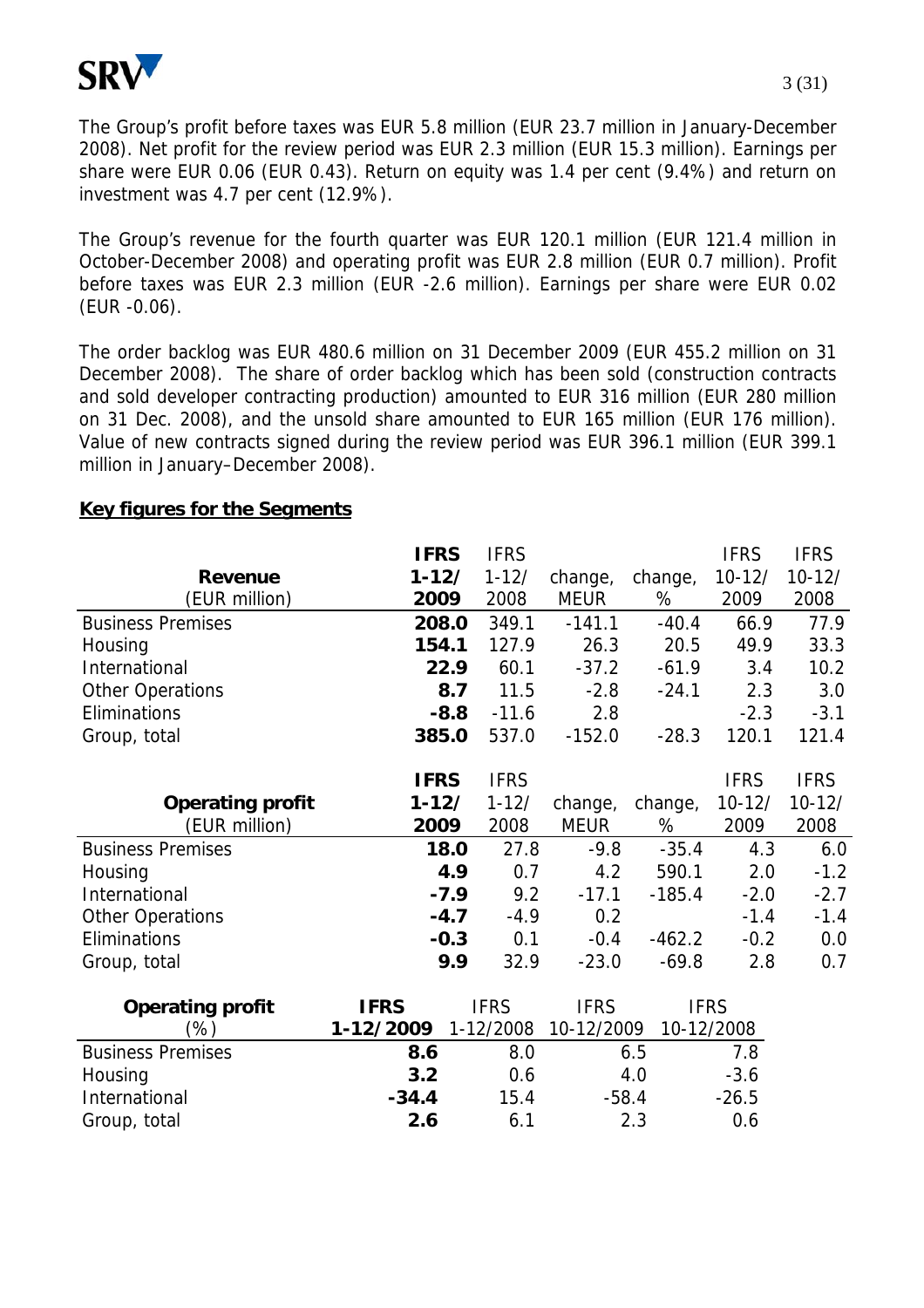

| Order backlog            | <b>IFRS</b> | <b>IFRS</b> | change,     | change, |
|--------------------------|-------------|-------------|-------------|---------|
| (EUR million)            | 31.12.09    | 31.12.08    | <b>MEUR</b> | %       |
| <b>Business Premises</b> | 255.3       | 265.7       | $-10.4$     | $-3.9$  |
| Housing                  | 200.7       | 154.0       | 46.7        | 30.3    |
| International            | 24.6        | 35.6        | $-11.0$     | $-31.0$ |
| Group, total             | 480.6       | 455.3       | 25.3        | 5.6     |
| - sold order backlog     | 316         | 280         |             |         |
| - unsold order backlog   | 165         | 176         |             |         |

#### **Earnings trends of the Segments**

|                          | <b>IFRS</b> | <b>IFRS</b> |             |         | <b>IFRS</b> | <b>IFRS</b> |
|--------------------------|-------------|-------------|-------------|---------|-------------|-------------|
| <b>Business Premises</b> | $1 - 12/$   | $1 - 12/$   | change,     | change, | $10 - 12/$  | $10 - 12/$  |
| (EUR million)            | 2009        | 2008        | <b>MEUR</b> | %       | 2009        | 2008        |
| Revenue                  | 208.0       | 349.1       | $-141.1$    | $-40.4$ | 66.9        | 77.9        |
| <b>Operating profit</b>  | 18.0        | 27.8        | $-9.8$      | $-35.4$ | 4.3         | 6.0         |
| Operating profit, %      | 8.6         | 8.0         |             |         | 6.5         | 7.8         |
| Order backlog            | 255.3       | 265 7       | $-10.4$     | $-3.9$  |             |             |

The Business Premises business area comprises SRV Toimitilat Oy's retail, office, logistics and rock construction operations and property development.

Revenue in the Business Premises business area was EUR 208.0 million (EUR 349.1 million). The decrease in revenue could be attributed to the general decline in construction volumes, and to the volume of around EUR 39 million relating to the extension project of the Stockmann department store not being recognised as SRV's revenue. Operating profit was EUR 18.0 million (EUR 27.8 million). Operating profit margin rose to 8.6 per cent (8.0%). The order backlog was EUR 255.3 million (EUR 265.7 million).

Fourth-quarter revenue was EUR 66.9 million (EUR 77.9 million) and operating profit was EUR 4.3million (EUR 6.0 million). A property transaction worth EUR 8.5 million was closed during the quarter.

Projects completed during the review period included the renovation of the office building at Hakaniemenranta 6 in Helsinki as well as the construction and renovation of Svenska Social & Kommunal Högskolan at Snellmaninkatu 6 in Helsinki for Senate Properties, production premises for Caternet in the Kivikko district in Vantaa, and HTC office buildings in the Keilaniemi district in Espoo. STC (Smart Tech Centre) concept office buildings were completed in Porvoo's King's Gate area and at Koivuhaantie in Vantaa. The Plantagen garden store with office was also completed in Porvoo's King's Gate are, as well as a retail centre of 20,000 cubic meters in the northern wing of the area. In the city of Vantaa, an office and warehouse building for SGN and a logistics centre for Transphere were completed. In Kerava, the new timber crushing plant for Lassila & Tikanoja was completed, and in Lahti a car dealership and a repair shop for Autosalpa. The main contract for the interior construction of the Helsinki City Service Tunnel, with a total volume of 120,000 cubic metres, was also brought to completion. The underground car park built by SRV was completed in the Kamppi district of Helsinki and opened to the public in May. The P-City car park is operated by Europark Finland Oy.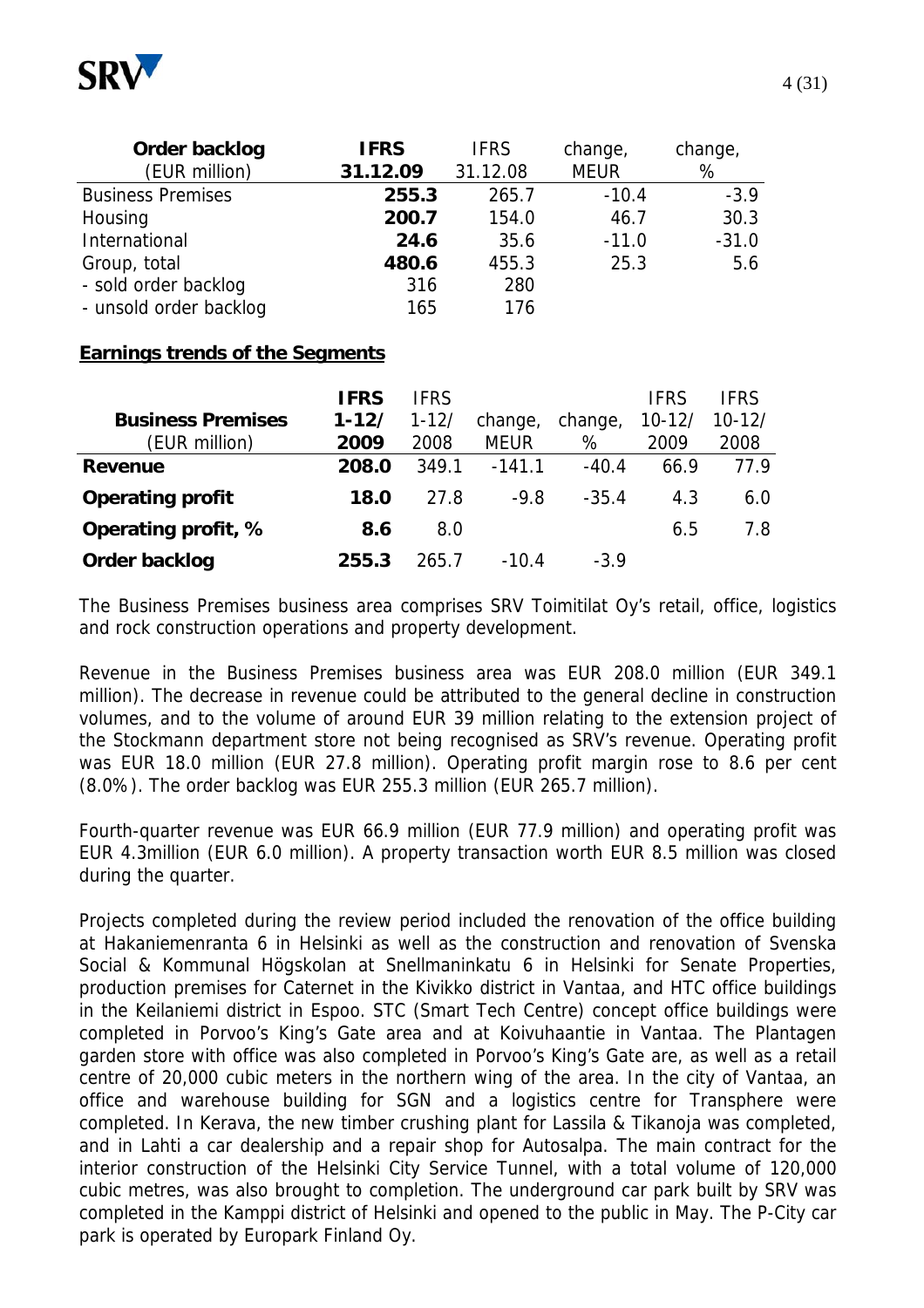

In January, SRV and Mutual Pension Insurance Company Varma signed a contract concerning the Vierumäki Congress & Resort Hotel project. SRV acts as main responsible contractor in charge of construction and planning. In addition to 191 hotel rooms, the fourstorey hotel building includes meeting facilities, six restaurants, a fitness room, a bowling alley with 10 lanes, and a wellness area. The hotel will be opened in the spring of 2010.

In January 2009, SRV and the city of Kerava agreed on a contract package concerning the development of the Kerca logistics area and concluded a contract for a real estate transaction of four hectares of land and a preliminary contract for an area of 22 hectares. On the first plot, SRV plans to build a GCC (Grand Cargo Centre) logistics building with about 20,000 square metres of floor space. Kerca occupies an area of 160 hectares on the Kerava-Vantaa border.

In February 2009, property and contract agreements were signed concerning the Anttila logistics centre to be built in Kerca. Kesko pension fund bought a plot of 40,000 square metres from the city of Kerava, where a high-bay warehouse of approximately 19,000 gross square metres for Anttila will be built. The volume of the building is 300,000 cubic metres. Preconstruction on the plot has been completed and the construction works will be finished in August 2010.

SRV Business Premises signed a project management contract agreement with Varma Mutual Pension Insurance Company in June to build a production and logistics centre for Primula bakery in Järvenpää. The centre includes production, logistics, sales and administration premises as well as a luncheonette, cafeteria and bakery shop. The total floor area of the project is 13,000 square meters and production in the premises is scheduled to begin in the early autumn of 2010.

In July, SRV was selected as the project management contractor for the renovation of the Aurora-house of the Helsinki Deaconess Institute. SRV is in charge of rebuilding the old hospital and hotel into supported and assisted accommodation units, as well as of building new facilities in the building.

In September, SRV and the insurance companies Tapiola General and Tapiola Life signed a contract for the construction of Housing Company Helsingin Vanhalinna, close to Itäkeskus in Helsinki. The gross floor area of the project is 42,000 square meters, and it includes 309 rental apartments as well as service, restaurant and retail premises.

In October, SRV and the Finnish Rail Administration signed a contract for tunnel excavations of the Ring Rail Line in Vantaa. SRV builds the Ruskeasanta station and excavates Ring Rail Line tunnels. A total length of 3.6 kilometres of rail line tunnels will be excavated. This contract is part of the Ring Rail Line project that will link the Vantaankoski line, via the Helsinki-Vantaa airport, to the main rail line.

In October, SRV and the Finnish Fair Corporation signed a project management contract for the expansion of the exhibition and convention centre. This contract covers the construction of a new multi-purpose hall, considerable field work and the alteration of the existing hall. The new hall will have a floor area of about 19,000 square meters and will be completed in late August 2011.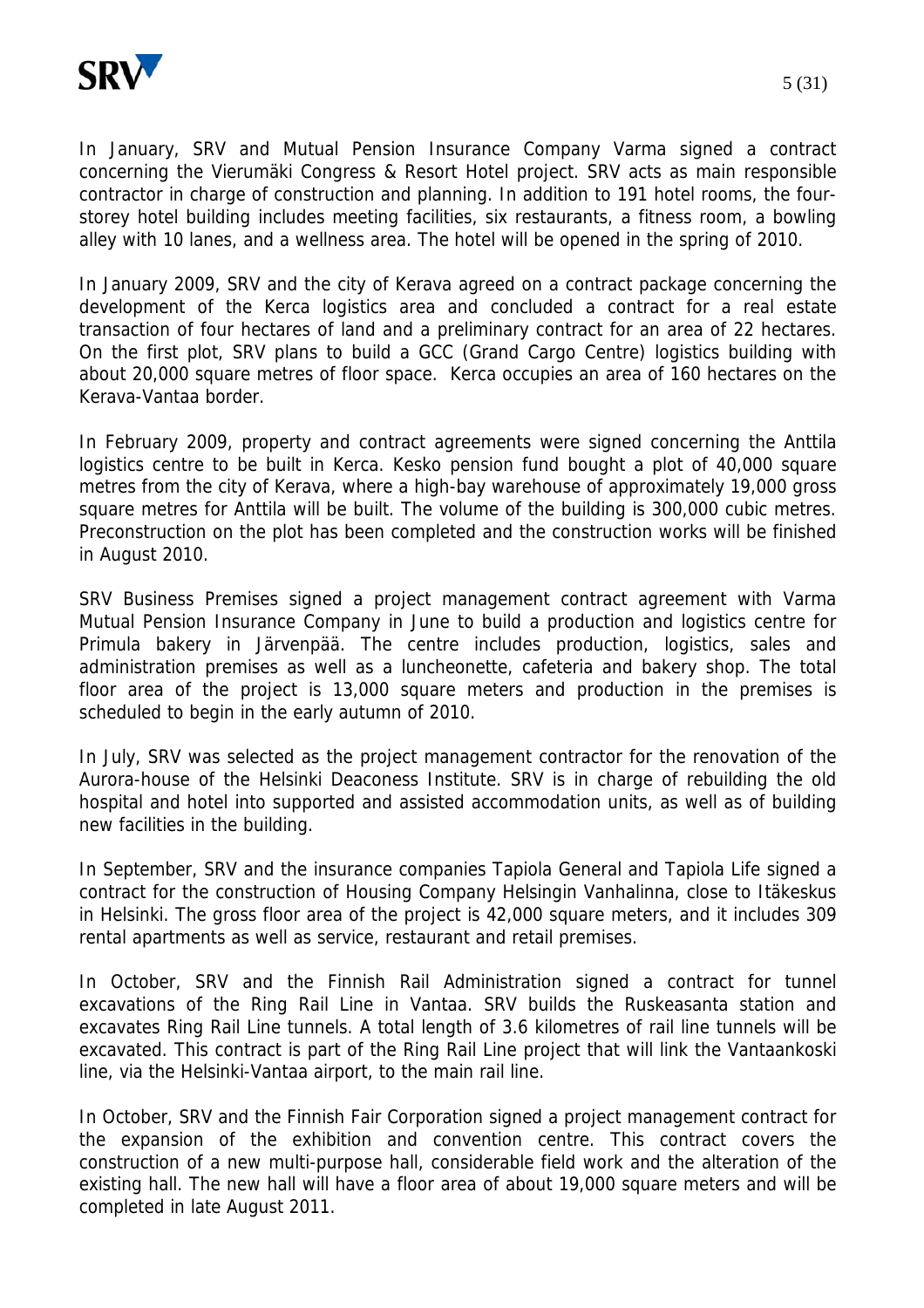

During the review period, contracts were also concluded to build a service tunnel for the University of Helsinki in the heart of Helsinki and an equestrian centre for the Primus riding centre in Espoo. Renovation of an office building for Ilmarinen was started in the Niittykumpu district in Espoo. The preliminary works for the extension and renovation of Malmi Hospital in Helsinki were started, as was the extension of the Mercuria Business College in Vantaa. The construction of production plant for Lassila & Tikanoja was commenced in Kerava. The construction of a logistics and warehouse facility for Ilmarinen began in Tuusula, as well as the construction of new premises for Fin-Seula Oy. In addition, SRV was awarded the project management contract for the new premises of Hyvinkää town hall.

The office building in Hakaniemenranta was selected as the construction project of the year 2008 for Senate Properties. Through this recognition, Senate Properties seeks to encourage and support skilled designers and builders. The recognition is based on general quality factors and social responsibility, as well as solutions that support the clients and innovations.

|                         | <b>IFRS</b> | <b>IFRS</b> |             |         | <b>IFRS</b> | <b>IFRS</b> |
|-------------------------|-------------|-------------|-------------|---------|-------------|-------------|
| <b>Housing</b>          | $1 - 12/$   | $1 - 12/$   | change,     | change, | $10 - 12/$  | $10 - 12/$  |
| (EUR million)           | 2009        | 2008        | <b>MEUR</b> | %       | 2009        | 2008        |
| Revenue                 | 154.1       | 127.9       | 26.3        | 20.5    | 49.9        | 33.3        |
| <b>Operating profit</b> | 4.9         | 0.7         | 4.2         | 590.1   | 2.0         | $-1.2$      |
| Operating profit, %     | 3.2         | 0.6         |             |         | 4.0         | $-3.6$      |
| Order backlog           | 200.7       | 154.0       | 46.7        | 30.3    |             |             |

The Housing business area comprises housing construction in the Helsinki Metropolitan Area and the neighbouring municipalities, as well as regional business operations. Besides housing, regional business operations include commercial, business premises and logistics construction projects.

Revenue in the Housing business area for the review period amounted to EUR 154.1 million (EUR 127.9 million) and operating profit was EUR 4.9 million (EUR 0.7 million). Order backlog was EUR 200.7 million (EUR 154.0 million). The increase in operating profit was attributed to the increase in the volume of contracting, brisker housing sales at the end of the year, and the cost savings measures implemented. Operating profit was eroded by the total losses of EUR 1.2 million from SRV Keski-Suomi's three completed construction projects.

Fourth-quarter revenue was EUR 49.9 million (EUR 33.3 million) and operating profit was EUR 2.0 million (loss of EUR 1.2 million). The increase in operating profit could be attributed to the revived housing sales, the increase in the volume of contracting, and the executed savings measures.

More resources were allocated to contracting and, during the review period, contracts worth EUR 140.5 million were concluded with external clients. EUR 82.6 million of the concluded contracts were negotiation contracts, where SRV has also acted as developer. SRV is building the S-Group's Kodin Terra hardware and home decor department store and ABC service station for Tampereen Osuuskauppa in Nokia. Also in Tampere, a car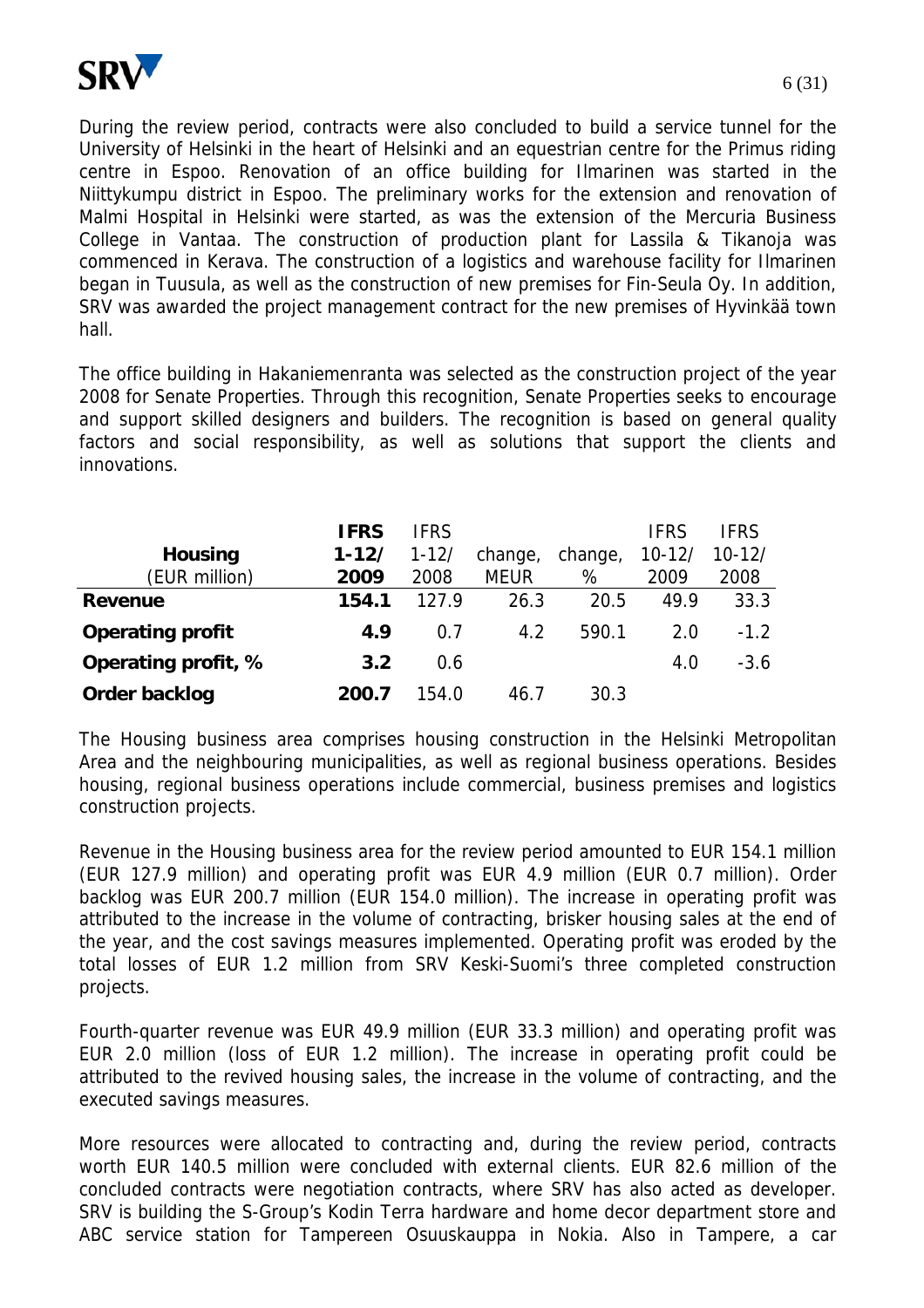

dealership focusing on the sale of BMWs and Minis will be renovated for Aro-Yhtymä. The Pakkalanrinne day care centre will be built for lease to the City of Vantaa, the investor in the project is Ilmarinen Mutual Pension Insurance Company. A contract was signed with Scan-Auto to build a Scania centre in Jyväskylä, for servicing large vehicles, and an earthworks contract was signed for a similar project in Oulu. Provisional premises for the Cygnaeus school centre in Jyväskylä and Valintatalo market in Nokia are also being built.

During the review period, 323 (76) housing units were sold to investors under negotiation contracts. A construction contract was signed with Sato to build two housing blocks with a total of 74 units on a property previously owned by SRV in the Vallikallio district in Espoo. In the Ulrika area in the Rekola district in Vantaa, 50 right-of-occupancy homes are being built for Asuntosäätiö. 40 housing units are being built for Tampereen YH in Ylöjärvi and 42 units in the Henneri area in Tampere on a property previously owned by SRV. In Jyväskylä SRV is building a total of 117 service-accommodation units for Jyväskylän Nuoriso- ja Palveluasunnot ry. They will be used mainly as elderly care homes.

SRV won contracts worth EUR 57.9 million through bidding competitions. The most important of these were a high-rise project of 104 apartments for HOAS (Foundation for Student Housing in the Helsinki Region) in the Viikki district of Helsinki and the piping renovation of two housing companies in the Haaga district of Helsinki. Two apartment houses with a total of 75 apartments are being built for the city of Joensuu A health centre is being built for the town of Ylöjärvi for, and an S market for the S Group in Lappeenranta.

In the Varsinais-Suomi region, SRV signed several contracts during the period: A well-being centre for the municipality of Tarvasjoki, the Logicity terminal for Varsinais-Suomen Kaukokiito in the vicinity of Turku airport, a sports hall for the municipality of Aura, and an industrial hall for Turun Thermohuolto. In addition, restaurant facilities in connection with the Turku Fair and Congress Centre will be expanded and renovated, and the premises of Kiinteistö Oy Kuninkaanväylä will be renovated.

During the period under review, SRV began the construction and sales of 251 developer contracting housing units in seven projects. Six of these, containing a total of 247 apartments, were started up during the final quarter. SRV will build an apartment building with 88 apartments in the Kartanonkoski district in Vantaa, and an apartment building with 67 apartments in the Martinlaakso district in Vantaa. The construction of the final building with 43 apartments began in the Vallikallio district in Espoo, where SRV is building five apartment buildings. Seven extremely high-quality terraced houses and semi-detached houses are being built in Haukilahti in Espoo. The construction of an apartment building with 28 apartments in Parkano and of a building with 14 apartments in Jyväskylä began at the year-end, and a terraced house with 4 apartments in Oulu at the beginning of the year. The Helsingin Oscar condominium with 64 units in the Töölö district in the immediate vicinity of Kamppi in Helsinki was completed in October.

During the review period, 207 (141) developer contracting units were sold. Sales picked up, particularly in the fourth quarter with the sale of 86 (13) residential units. At the end of the period, 263 (265) residential units were being constructed, 231 (226) of which had not been sold. There were 171 (133) completed but unsold units, 40 of which were rented at the period-end. A total of 252 (260) developer contracting residential units were completed during the review period. SRV has several residential projects in prime locations whose planning has been taken further. Strict criteria have been established for the start-up of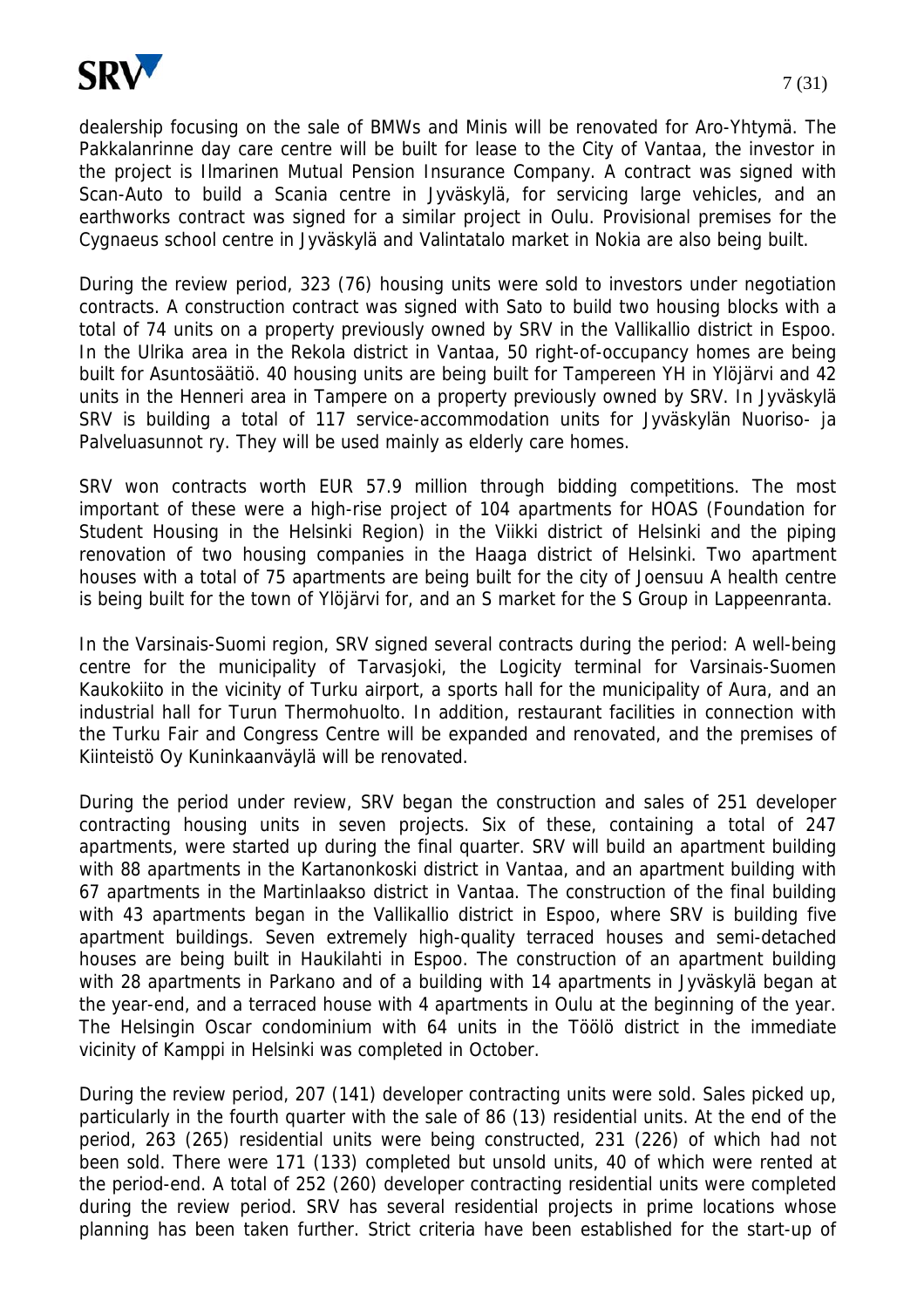

new developer contracting projects; start-ups will be considered depending on premarketing results.

| <b>Developer contracting</b> |      |           | chang          |            |          |  |
|------------------------------|------|-----------|----------------|------------|----------|--|
| housing production in 1-12/  |      | $1 - 12/$ | e <sub>1</sub> | $10 - 12/$ | $10-12/$ |  |
| <b>Finland</b>               | 2009 | 2008      | units          | 2009       | 2008     |  |
| Start-ups                    | 251  | 110       | 141            | 247        | O        |  |
| Sold                         | 207  | 141       | 66             | 86         | 13       |  |
| Completed                    | 252  | 260       | -8             | 64         | O        |  |
| Completed and unsold 1)      | 171  | 133       | 38             |            |          |  |
| Under construction 1)        | 263  | 265       | $-2$           |            |          |  |
| - of which unsold 1)         | 231  | 226       | 5              |            |          |  |
| 1) At the end of the period  |      |           |                |            |          |  |

During the review period, codetermination negotiations were commenced in SRV Keski-Suomi in Jyväskylä region due to financial and production reasons. As a result of these negotiations, SRV dismissed three salaried employees. Erkki Jaala, the regional manager in SRV Keski-Suomi, left the company in October. In December, codetermination negotiations were commenced in SRV Pohjois-Suomi in Oulu due to financial and production reasons.

|                                 | <b>IFRS</b> | <b>IFRS</b> |             |          | <b>IFRS</b> | IFRS       |
|---------------------------------|-------------|-------------|-------------|----------|-------------|------------|
| <b>International Operations</b> | $1 - 12/$   | $1 - 12/$   | change,     | change,  | $10-12/$    | $10 - 12/$ |
| (EUR million)                   | 2009        | 2008        | <b>MEUR</b> | %        | 2009        | 2008       |
| <b>Revenue</b>                  | 22.9        | 60.1        | $-37.2$     | $-61.9$  | 3.4         | 10.2       |
| <b>Operating profit</b>         | $-7.9$      | 9.2         | $-17.1$     | $-185.4$ | $-2.0$      | $-2.7$     |
| Operating profit, %             | $-34.4$     | 15.4        |             |          | $-58.4$     | $-26.5$    |
| Order backlog                   | 24.6        | 35.6        | $-11.0$     | $-31.0$  |             |            |

International Operations comprises the business activities of the SRV International subgroup in Russia and the Baltic countries.

Revenue in the International business area was EUR 22.9 million (EUR 60.1 million). Operating loss was EUR 7.9 million (a profit of EUR 9.2 million). Revenue and operating profit were affected by the small number of projects under construction, and operating profit also by the development costs of developer contracting projects and the fixed costs of business operations. Revenue and operating profit for the comparison period were increased by the sale of the hotel in Ekaterinburg, where EUR 14.2 million was recorded in revenue and EUR 13.5 million in operating profit. The order backlog was EUR 24.6 million (EUR 35.6 million).

Fourth-quarter revenue was EUR 3.4 million (EUR 10.2 million) and operating loss was EUR 2.0 million (EUR -2.7 million). Revenue was affected by the small number of projects under construction and, in addition to this factor, operating profit fell due to the development costs of developer contracting projects and the fixed costs of business operations.

#### **Russia**

The Etmia II office and parking facility project in the heart of Moscow has reached shell & core completion. Due to the slow-down of demand in the Moscow office market, SRV has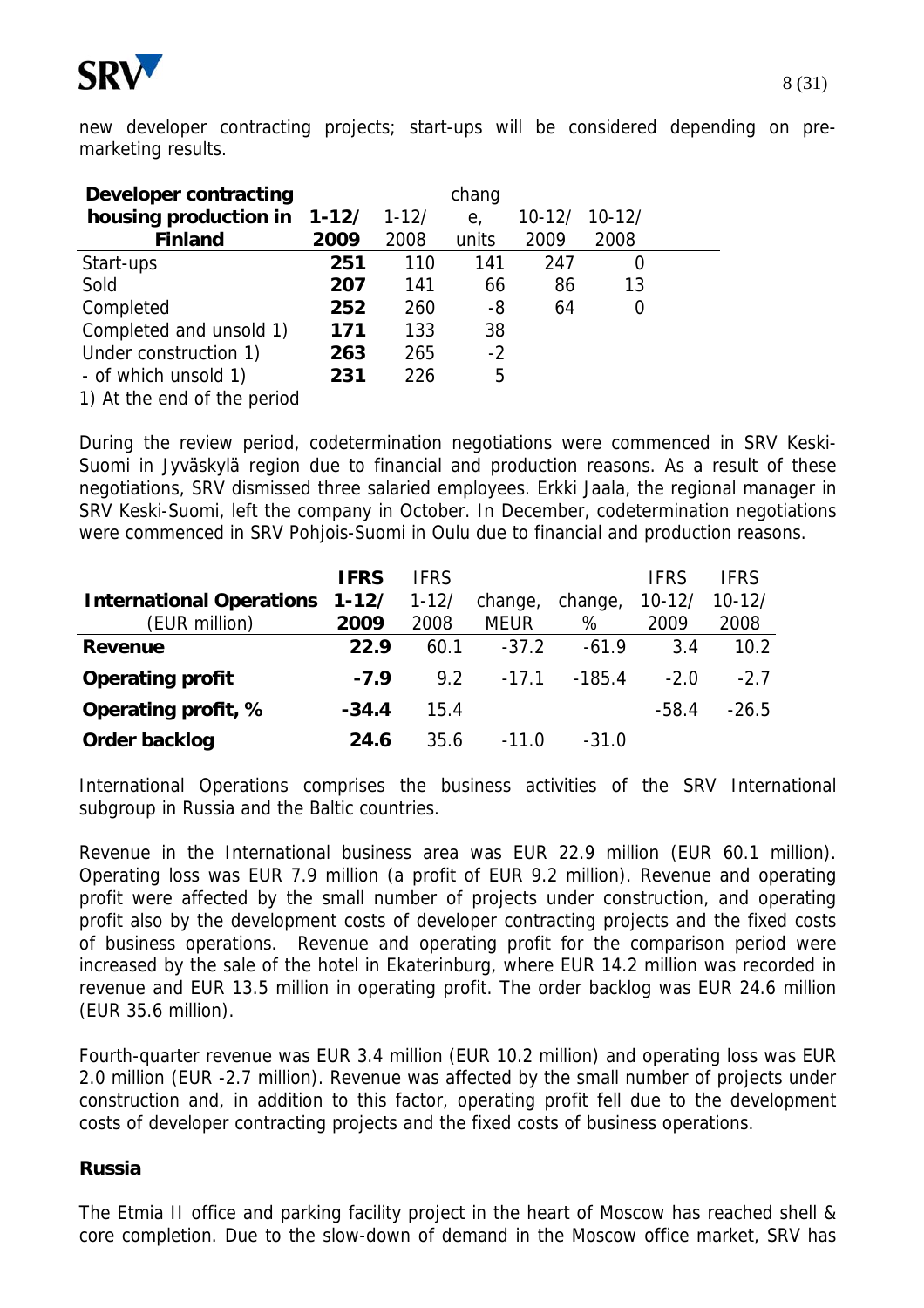

decided to do the fit-out works in the office section itself with completion scheduled for the year-end. Negotiations with potential tenants are under way. SRV's role in the project is to act as the project management contractor and as co-owner with a 50 per cent stake.

In the Moscow area, a building permit was granted for the Mytischi shopping centre project which has been developed by SRV. Construction of the electrical connection has started. The majority owner of the project is the Finnish real estate investment company Vicus, with a 75 per cent stake. Due to the global financing situation, negotiations concerning the financing of the project have not been successful. The site organisation has been temporarily moved to other projects to await the final investment decision. The final investment decisions will be made after the financing of the project and negotiations with the tenants have been concluded. SRV owns 25 per cent of the shopping centre project and its total investments amount to about EUR 7.7 million.

SRV continued the development of the roughly 8.5 hectare land area in St Petersburg. The plans include the construction of office and retail space, as well as hotel, restaurant and entertainment premises. Moreover, facilities will be built for the IBI University. SRV has invested about EUR 50 million in land and properties. Further investment in land acquisition by SRV is estimated at EUR 10 million. At the moment, SRV owns 87.5% of the project, but its ownership will decline to 77.5 per cent when all land-owning arrangements have been completed according to the cooperation contract.

Phase II of the renovation works of the Pribaltiskaya hotel and phase II of the renovation of hotel Pulkovskaya, both operated by the Rezidor Group, were completed during the period.

The development of the Eurograd logistics area in St Petersburg continued. SRV has 49 per cent ownership of the Russian company that possesses a plot of 24.9 hectares located north of St Petersburg, in the near vicinity of the Ring Road. Over 100,000 square metres of logistics facilities are planned for the site, in several stages during the next few years. The zoning of the area for logistics has been completed. Site planning has begun and negotiations with potential tenants for phase I are under way.

Demand for the apartments in the Papula residential area in the city of Vyborg remained weak during the review period and no new transactions were concluded. 30 of the firstphase units had been sold to a Russian company that was unable to arrange financing for the transaction and the sale had to be cancelled. The sale of another unit also had to be cancelled. At the end of the period, 32 units were unsold.

During the review period, SRV concluded the establishment of a real estate fund together with VTB Capital and Deutsche Bank. The fund will invest mainly in office, retail and hotel projects as well as in the construction of top end residential projects in Moscow and in St Petersburg. The fund can also invest in operating completed properties.

SRV's share of the investment commitments in the first phase is EUR 20 million. VTB Capital and Deutsche Bank are also investors in the fund. Other investors are the pension insurance companies Ilmarinen and Etera. The final target for the investment commitments of the fund is at least EUR 300 million, which may equal as much as EUR 1 billion in investment volume.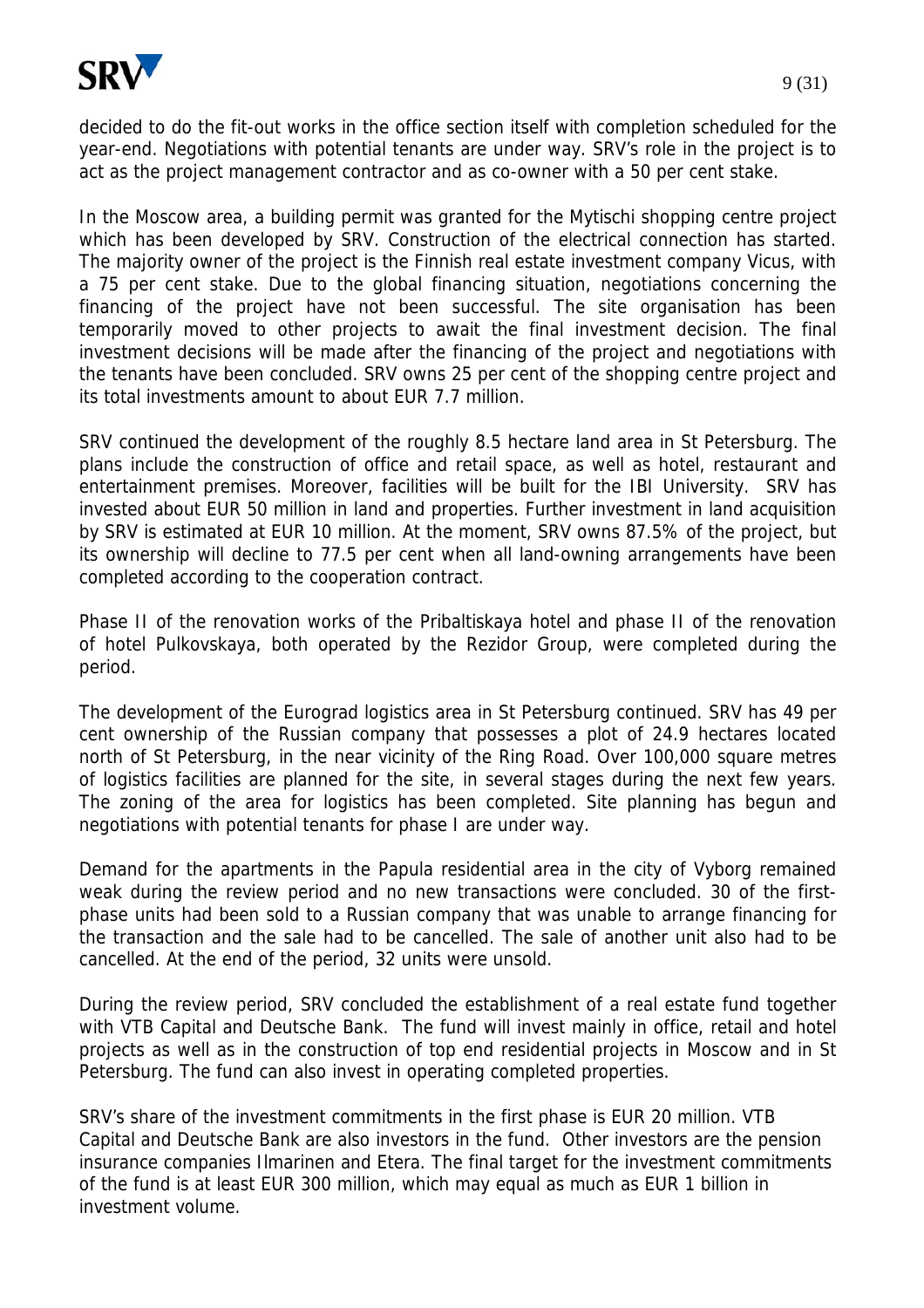

VTB Capital and Deutsche Bank will act in partnership as the sponsor and general partner of the fund. Their tasks will include identifying investments and arranging financing for the projects. SRV acts both as an investor and project management contractor with respect to the fund, through which it expects to receive at least EUR 200 million worth of construction contracts.

In December, SRV signed a letter of intent with the Chinese Baltic Pearl CJSC to construct a shopping centre in St. Petersburg. According to the letter of intent, SRV will initiate the required preliminary work, which includes concept design, market research and the arrangement of external financing. Once the conditions of the letter of intent have been fulfilled, SRV intends to design and build a shopping centre with a floor area of more than 100,000 square meters in two phases and over a period of three years. The companies have also agreed to set up a joint venture that will own the property. The construction of the shopping centre will move ahead if a final investment decision is made by 31 December, 2010. The shopping centre is part of the Baltic Pearl development project in which Baltic Pearl CJSC will develops a land area of over 205 hectares, located south-west of central St. Petersburg. This project is China's largest international investment project, apart from oil and natural gas investments.

#### **Baltic countries**

Volumes in the Baltic business operation were low. No new residential projects start-ups are scheduled in the present market situation. In Estonia, 6 (6) residential units were sold during the period and, all in all, 35 (41) units were up for sale in already-completed projects at the end of the period. The number of staff in Estonia was adjusted to the market situation.

On 9 April 2009, SRV and the International School of Latvia signed a contract agreement concerning the construction of an international school in Riga. The design phase of the project is completed, but due to delays in the client's financing the start-up has been postponed to 2010.

SRV Terbelat Sia, a subsidiary of SRV Group Plc, has been engaged as a claimant in international arbitration proceedings in Berlin concerning a power plant construction contract in Latvia with a Latvian customer, SIA Juglas Jauda. SRV suspended the work due to breach of contract by the customer and terminated the contract in the autumn of 2007. On 28 July 2009, the arbitration tribunal confirmed SRV's right to terminate the contract and ordered the defendant to pay SRV approximately EUR 1.4 million in costs and interest. SRV applied for the enforcement of the arbitration tribunal's decision in a Latvian local court, where the customer has also initiated proceedings, based on the same contract, against SRV. SRV signed an agreement with the customer in December whereby the customer will pay SRV compensation of EUR 0.5 million. This agreement had no material impact on the financial results.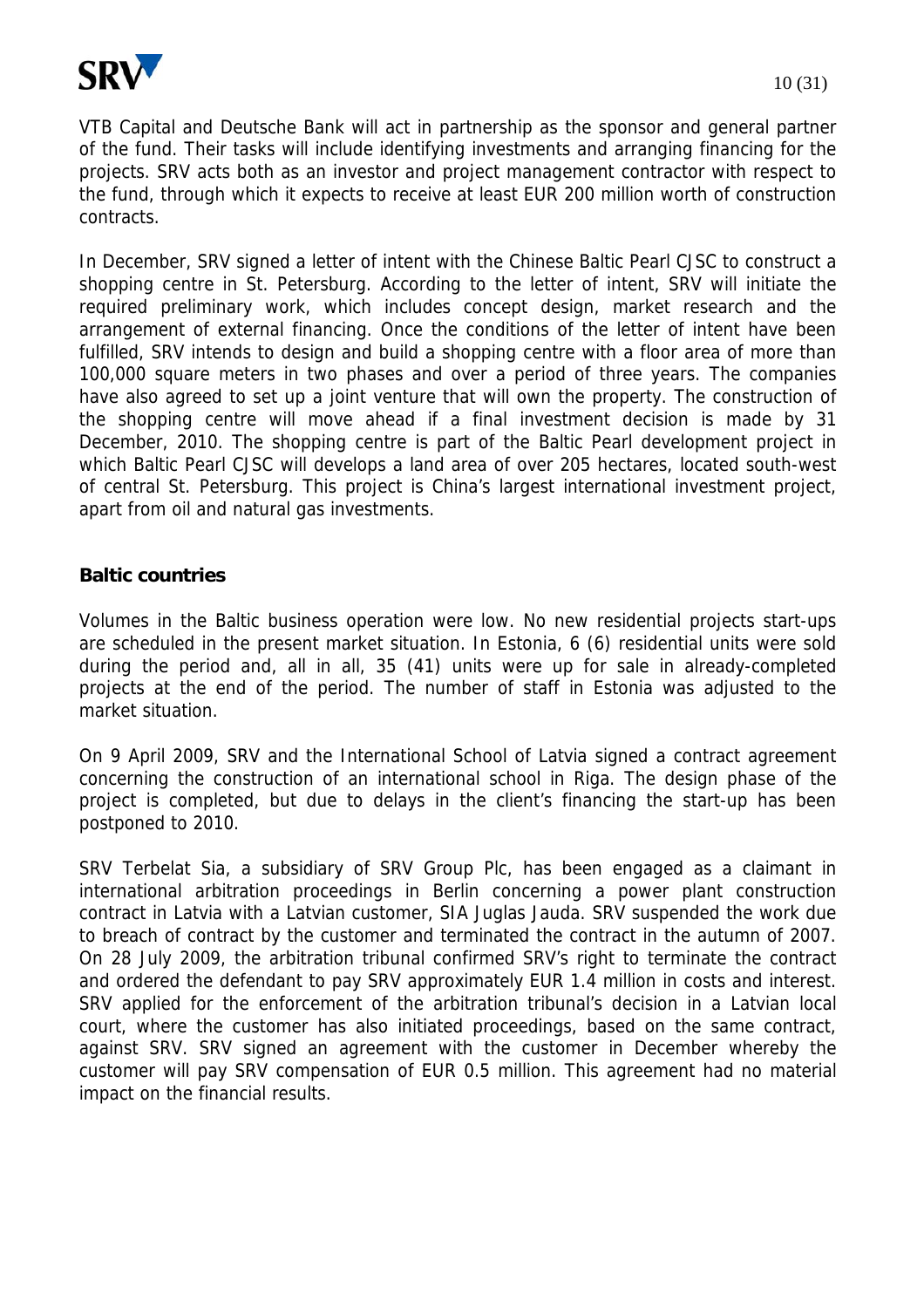

Other Operations comprise mainly the SRV Group Plc and SRV Kalusto Oy businesses.

The revenue of Other Operations during the review period was EUR 8.7 million (EUR 11.5 million) and operating loss was EUR 4.7 million (EUR -4.9 million). This decrease in revenue was caused by lower operation volumes. The operating loss was reduced by cost savings measures. Fourth-quarter revenue was EUR 2.3 million (EUR 3.0 million) and operating loss was EUR 1.4 million (EUR -1.4 million). The lower revenue was due to lower operation volumes.

#### **Financing and financial position**

Net operational cash flow improved to EUR 3.6 million (a loss of EUR 103.2 million in January-December 2008). This improvement can be attributed to the downsizing of inventories instead of pursuing strong growth, due to which the change in working capital was slightly positive. The group's inventories were EUR 291.4 million (EUR 294.8 million), the share of land areas and plot-owning companies being EUR 153.0 million (EUR 142.1 million). The Group's invested capital amounted to EUR 349.9 million (EUR 339.4 million).

At the end of the review period, the Group's financing reserves were EUR 124.4 million, of which the Group's cash assets amounted to EUR 5.2 million and committed undrawn financing reserves and credit facilities amounted to EUR 119.2 million. The Group's net interest-bearing liabilities were EUR 180.7 million on 31 December 2009 (EUR 169.4 million). Net financing expenses totalled EUR 4.2 million (EUR 9.2 million).

Investments in SRV's developer contracting housing projects in Finland consonant with the RS-system, including completed, unsold projects, total around EUR 75.9 million. SRV estimates that the completion of these projects requires another EUR 32 million. Undrawn housing corporate loans total EUR 41 million. Investments in business premise projects in Finland amount to EUR 25.5 million. Investments in international developer contracting projects amount to about EUR 42 million, of which EUR 1.9 million relates to unsold residential projects in Estonia, EUR 3.5 million an unsold housing project in Vyborg and EUR 36.7 million in Etmia office project and Mytischi shopping centre project.

Equity ratio was 41.3 per cent (41.3%). The change in the equity ratio and net liabilities was affected by the increase in inventories in particular. The Group's shareholders' equity totalled EUR 164.3million (EUR 166.6 million on 31 December 2008). The return on investment was 4.7 per cent (12.9%) and the return on equity was 1.4 per cent (9.4%).

#### **Investments**

The Group's investments totalled EUR 3.7 million (EUR 16.8 million) and were mainly related to the acquisition of shares of one subsidiary. In the reference period, EUR 10.0 million of the investments were related to the properties in the IBI project.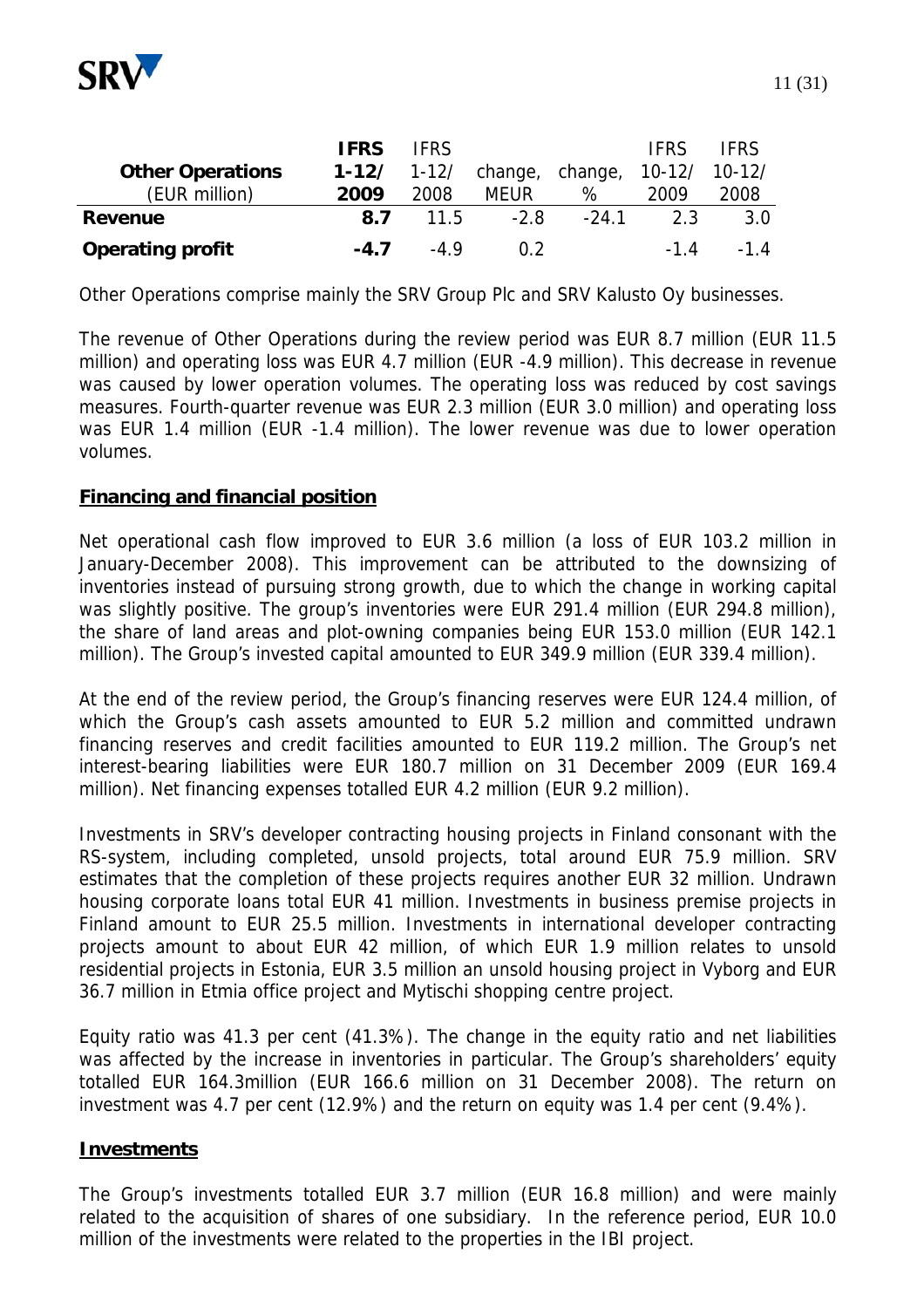

## **Unbuilt land areas, land acquisition commitments and land development agreements**

| <b>Land reserve</b>                                                                         | <b>Business</b>   |                | <b>International</b> |          |  |  |
|---------------------------------------------------------------------------------------------|-------------------|----------------|----------------------|----------|--|--|
| 31.12.2009                                                                                  | <b>Operations</b> | <b>Housing</b> | <b>Operations</b>    | Total    |  |  |
| Unbuilt land areas and land acquisition commitments                                         |                   |                |                      |          |  |  |
| Building rights <sup>*</sup> , $m^2$                                                        | 199 000           | 257 000        | 842 000              | 1298 000 |  |  |
| Capital invested incl.                                                                      |                   |                |                      |          |  |  |
| commitments, EUR                                                                            |                   |                |                      |          |  |  |
| million                                                                                     | 36                | 56             | 98                   | 190      |  |  |
| Land development                                                                            |                   |                |                      |          |  |  |
| agreements                                                                                  |                   |                |                      |          |  |  |
| Building rights <sup>*</sup> , $m^2$                                                        | 466 000           | 354 000        | 117 000              | 937 000  |  |  |
| * Building rights also include the estimated building rights/construction volume of unzoned |                   |                |                      |          |  |  |
| land reserves and land exces sourced by corresponde in projects that are wholly ar northy   |                   |                |                      |          |  |  |

land reserves and land areas covered by agreements in projects that are wholly or partly owned by SRV

In March, the City of Oulu granted SRV a planning reservation for an approximately 5 hectare land area in the immediate vicinity of Oulu harbour. SRV aims to develop logistics facilities and business premises in the area, together with the Port of Oulu and companies operating there.

## **Group structure**

SRV is Finland's leading project management contractor that builds and develops commercial and business premises, residential units as well as infrastructure and logistics projects. Apart from Finland, the company operates in Russia and the Baltic countries. SRV Group Plc, the Group's parent company, is responsible for the Group's management, treasury, finance and administrative functions. The Property Development and Building Systems units support and serve all of the Group's business operations.

SRV's business areas are Business Premises, Housing, International Operations, and Other Operations. The Business Premises business area comprises the operations of SRV Toimitilat Oy. Housing comprises the operations of SRV Asunnot Oy and the regional subsidiaries. International Operations comprises the business activities of the SRV International subgroup in Russia and the Baltic countries. Other Operations consist primarily of the SRV Group Plc and SRV Kalusto Oy businesses.

### **Changes in Group structure**

In June 2009, SRV acquired 100 per cent ownership of Pirkanmaan Projektitoimi Oy. To streamline the business structure and operations, SRV initiated the process to merge the company into SRV Asunnot Oy in July 2009. Pirkanmaan Projektitoimi was merged with SRV Asunnot Oy on 31 December 2009 and continues to operate under the business name SRV Pirkanmaa.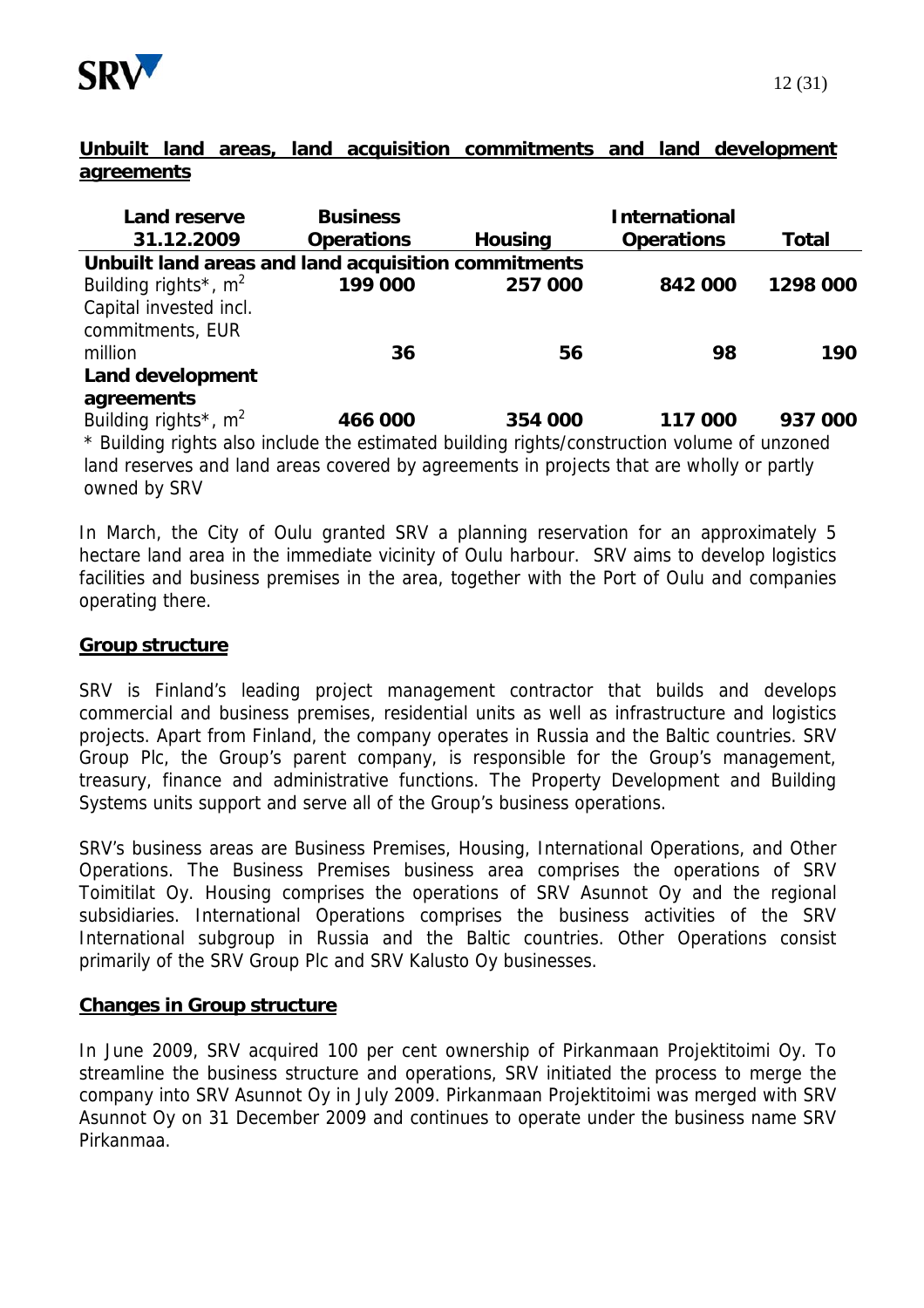

### **Rationalising measures**

On 19 January, SRV began negotiations to adjust the number of employees to the market situation. The codetermination negotiations concerning the Group's Finnish companies were concluded on 26 March, and as a result SRV laid off 60 persons during 2009. In addition to lay-offs, the company agreed with the Finnish employees that additional holiday pay would be traded for time off. A similar process has been started in the Group's companies abroad. These and other Group-wide measures generated savings of around EUR 6 million in the Group's fixed costs in 2009.

### **Personnel**

SRV had an average payroll of 776 (871) employees, of whom 544 (614) were white-collar. The parent company had an average staff of 53 (66) white-collar employees. At the close of the review period, the Group had 766 (870) employees, of whom 47 (66) were employed by the parent company. An average of 17 per cent (15) of the employees work in subsidiaries and representative offices abroad. At the end of the review period, SRV had a total of 18 (25) trainees working in the Group's operations in Finland (in summer jobs and in work training as well as students working on their thesis or diploma). The salaries and compensations paid during the financial period totalled EUR 35.8 million (EUR 37.7. million)

| Personnel by business area | 31.12.2009 31.12.2008 |     | Share of Group<br>personnel,<br>31.12.2009, % |
|----------------------------|-----------------------|-----|-----------------------------------------------|
| <b>Business Premises</b>   | 289                   | 296 | 37.7                                          |
| Housing                    | 215                   | 285 | 28.0                                          |
| International              | 182                   | 191 | 23.7                                          |
| <b>Other Operations</b>    | 81                    | 98  | 10.6                                          |
| Group, total               | 767                   | 870 | 100.0                                         |

During the final quarter, we focused strongly on our personnel's professional and supervisory skills. The objective of the training programs is to take full advantage of the group's best practices and the latest know-how in the industry in all business operations.

The share-based incentive plan for 2009 includes about 77 employees and the reward is based mainly on consolidated and partly on business area performance. The rewards to be paid for the earning period 2009 correspond to 77,340 SRV Group Plc shares. In addition, a sum of money corresponding to this number of shares is paid for tax withholding purposes.

#### **Outlook for construction**

After a rapid decline, the global economy has taken an upward turn. However, the recovery is slow and the situation in the property and construction market continues to be challenging. It is estimated that the Finnish economy will grow slightly in 2010.

Falling construction input prices have levelled out. The availability of subcontracting and materials is good. Unemployment in construction is increasing and government support measures have been initiated.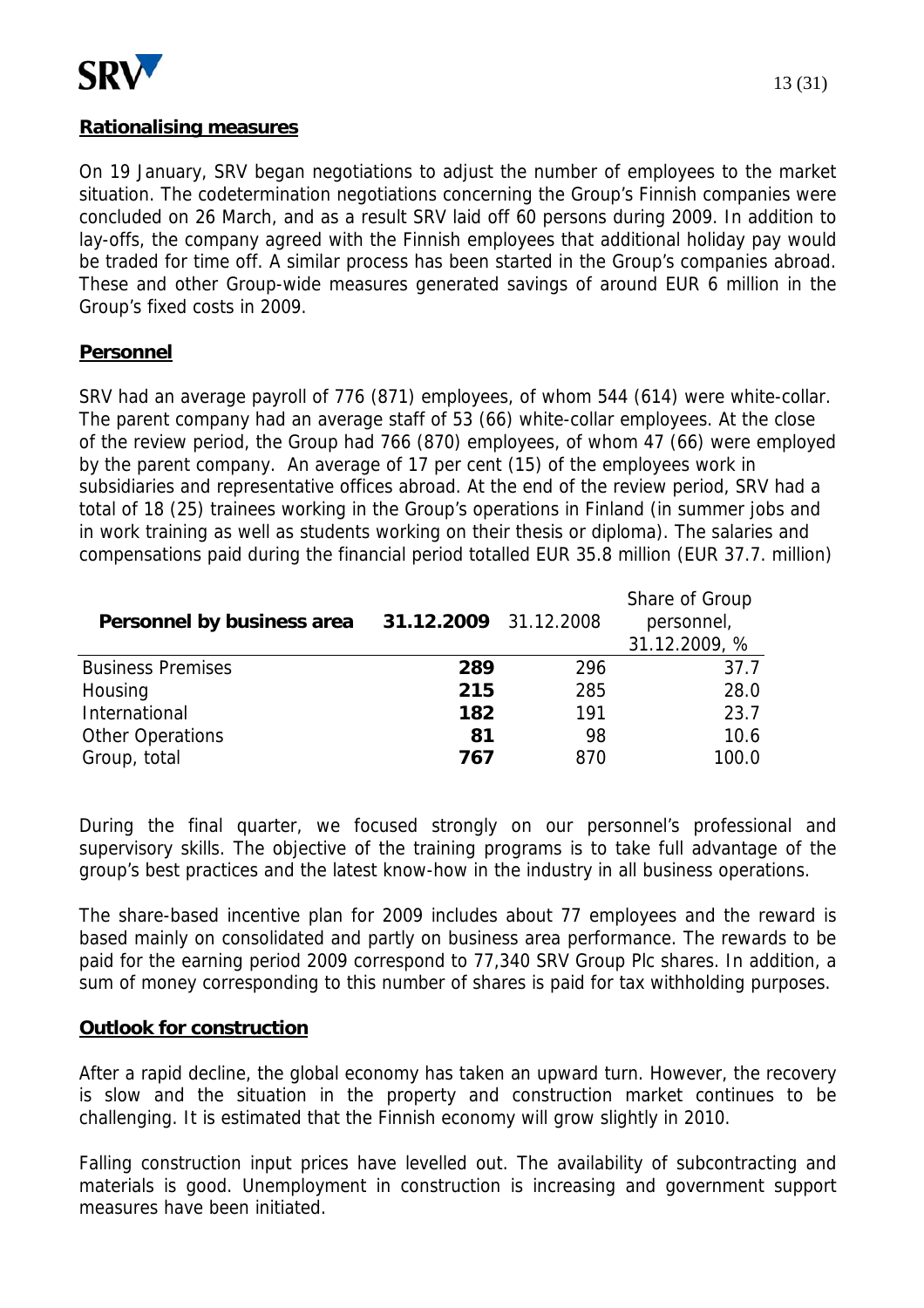

Consumer confidence has strengthened in the housing markets, this together with the low interest level have increased demand, prompting a larger number of new start-ups in developer contracting housing projects. Weakening employment trends will have a negative short-term effect on the housing markets. Meanwhile, in the longer term, migration to population growth centres and the smaller size of household dwelling units will increase the need for housing construction.

New start-ups in commercial and office construction decreased during the review period. Vacancy rates in office premises have reached a high level and construction is slow. The near future outlook for commercial and logistics construction is somewhat better.

Renovation continues to grow, and in the long term, this trend is maintained by the growth of the building stock, the ageing of existing buildings, as well as modernisation needs to meet current technical standards and energy efficiency requirements. The outlook for civil engineering has weakened despite government support measures.

The economic situation in the Baltic countries has remained weak. Construction and the property markets are extremely slow. In the short term, the economic situation in the Baltic countries will continue to be difficult.

The Russian economy continues to be challenging. A faltering investment trend is reflected strongly in construction, reducing it significantly. The scarce availability of financing limits growth opportunities. The Russian national economy is reviving due to rising oil prices. Inflation has abated and interest rates have declined.

#### **Risks, risk management and corporate governance**

General economic trends and changes in customers' operating environments have an immediate effect on the construction and property markets. A change in the general interest level has a direct impact on both SRV's cash flow from operating activities and financing costs. The general economic situation is weak and is lowering the volume of property investments. Interest rates are low, but the availability of credit from the banks is poor and loan margins have risen to a high level. The banks' own refinancing has become more expensive, which has shortened customers' loan maturities.

The international financial crisis can weaken the availability of financing for property development and investments, making it more difficult for SRV's customers to obtain financing throughout SRV's operating regions and in Russia in particular. Property values face pressures and the number of property transactions and new project start-ups has decreased due to difficulties in securing financing. The financial crisis can intensify SRV's risk of being forced to tie up capital in projects for longer than intended.

SRV's revenue is generated by construction projects. The company's revenue and result depend on the order backlog, volume of new projects, and the profitability of individual projects as well as their progress. The recognition date of developer contracting projects also depends on the percentage of sold premises therein. As of 1 January 2010, the Completed Contract Method will be applied to revenue recognition for housing unit sales.

Project sales are affected by factors such as the availability of financing for the buyer and occupancy rate. When sales are delayed, the recognition of revenue and operating profit is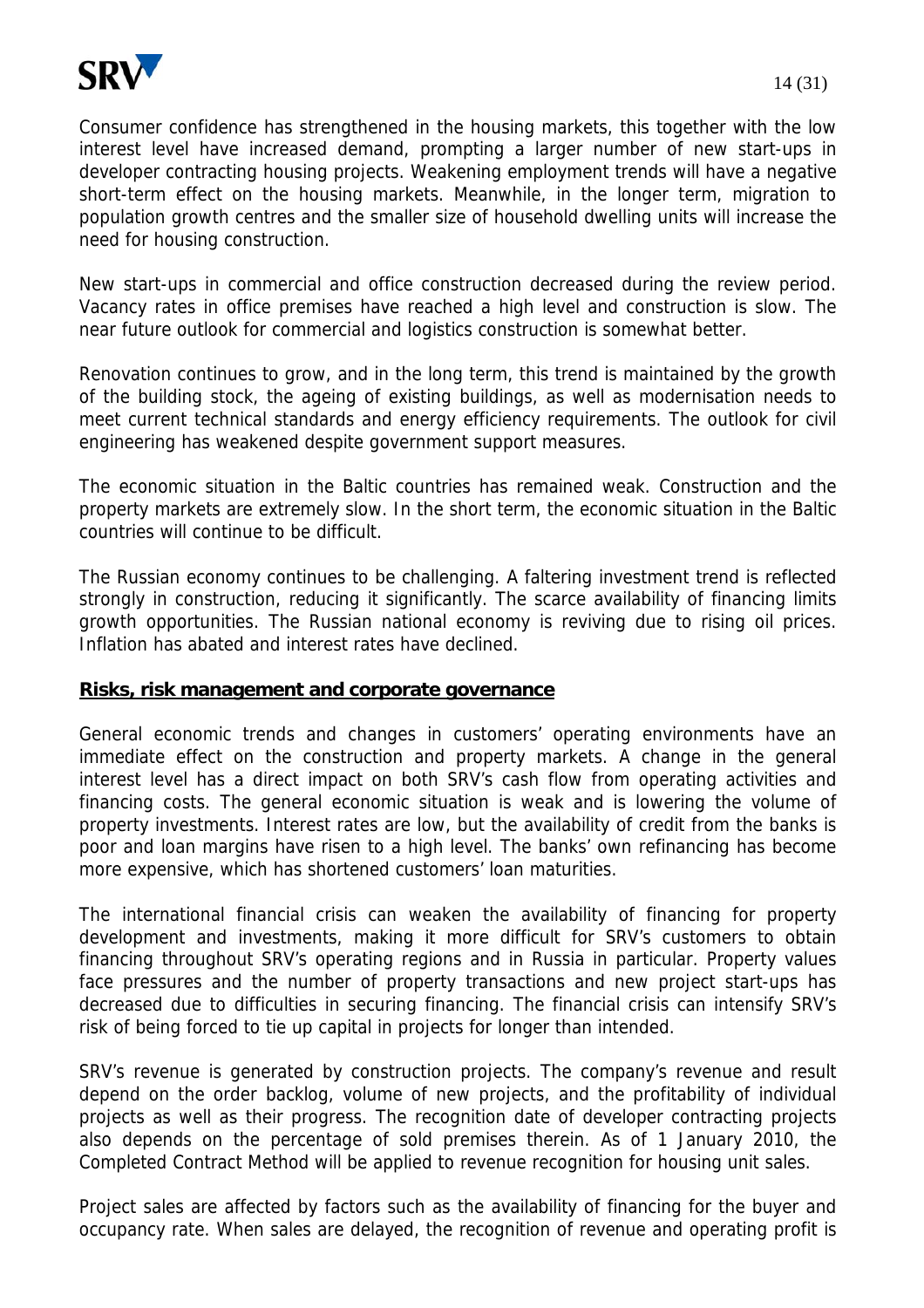

delayed correspondingly. Postponed start-ups of developer contracting projects increase the level of development expenses, which are recorded as costs. Housing sales have revived somewhat in Finland, while they remain at a standstill in Estonia. The slowdown in housing sales will increase sales and marketing costs and interest expenses in developer contracting housing production.

Construction is subject to significant cost risks relating to subcontracting and deliveries, and the control of these underlines the need for long-term planning. In a poor economic situation, financing risks relating to subcontractors will also increase (including labour market disturbances, bankruptcies and the grey economy). SRV's contracting model requires skilled and competent personnel. Construction projects also face other casespecific risks relating to the design and construction of projects (including new and difficult planning solutions, thermal insulation and waterproofing, and occupational safety). Warranty and liability obligations related to construction can span up to ten years.

Besides land acquisition risks, property projects face other challenges, such as those related to the outcome of zoning, soil conditions, financing, commercialisation of projects, partners, and the geographical location and type of project. In accordance with its strategy, SRV has focused on developer contracting projects and has increased its land acquisition in Finland and Russia in particular.

The financial risks connected with SRV's operations are interest rate, currency, liquidity and contractual party risks, which are discussed in more detail in the Notes to the 2009 Financial Statements. Currency risks are divided into transaction risks and translation risks. Transaction risks are related to currency-denominated business and financing cash flows. Translation risks encompass investments made in foreign subsidiaries, the accounting effects of which are recorded in the translation differences of equity in the consolidated figures.

Liquidity risks may have an effect on the Group's earnings and cash flow if the Group is unable to ensure sufficient financing for its operations. SRV maintains adequate liquidity by means of efficient management of cash flows and solutions linked to it, such as binding lines of credit that are valid until further notice. The company has a long-term liquidity arrangement of EUR 100 million, EUR 55 million of which will mature in December 2012 and EUR 45 million in December 2013. The company's financing agreements contain customary terms and conditions. The financial terms and conditions of the agreements concern the equity ratio.

The Group's risk management is carried out in line with the Group's operations system and control is exercised in accordance with the Group strategy approved by the Board of Directors of the Group's parent company. SRV also makes every effort to cover operational risks by means of insurance and contractual terms. A more detailed account of SRV's risks, risk management and corporate governance policies will be disclosed in the 2009 Annual Report and Notes to the Financial Statements.

SRV estimates that no other essential changes have occurred in the company's risks.

The 2009 annual report including Financial Statements, Report of the Board of Directors and Corporate Governance Statement is available in the company's website at www.srv.fi on week 8/2010.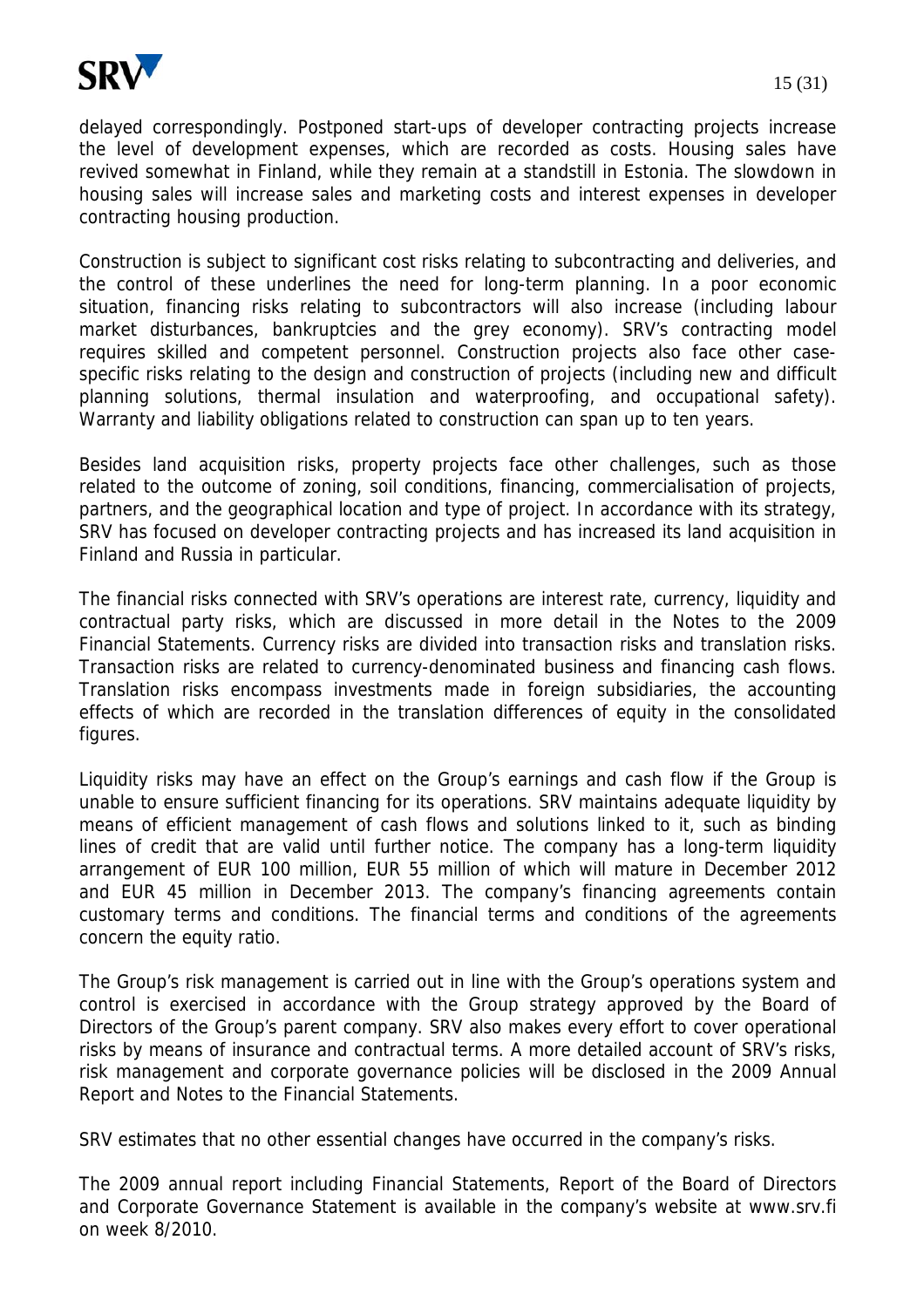

#### **Environmental issues**

In its operations, the Group seeks to adhere to the principles of sustainable development and to minimise the harmful environmental impacts of buildings over their entire life cycle. Attention is paid to environmental management during both the design and actual construction stage. In 2009, two research projects were launched to develop sustainable building and implementation models. In Finland, SRV employs an environmental reporting system on its construction sites.

#### **Corporate governance and resolutions of general meetings**

The Annual General Meeting was held on 25 March 2009. The AGM adopted the financial statements for 2008 and granted release from liability to the members of the Board of Directors and the President and CEO. A dividend of EUR 0.12 per share was declared. The date of dividend payment was set at 3 April 2009. Mr Ilpo Kokkila was elected chairman of the Board of Directors and Mr Jukka Hienonen, Mr Lasse Kurkilahti, Mr Hannu Leinonen and Mr Matti Mustaniemi were elected Board members. The firm of public accountants Ernst & Young Oy was elected as the company's auditor. Mikko Rytilahti, authorised public accountant, will act as the principal auditor.

The Annual General Meeting authorised the Board of Directors to resolve on the acquisition of the company's own shares (treasury shares). This authorisation will remain in force for 18 months from the decision of the meeting. A maximum of 3,676,846 own shares, or a lower amount that, in addition to the shares already owned by the company and its subsidiaries, is less than 10 per cent of all shares, may be acquired on the basis of the authorisation. The Annual General Meeting authorised the Board of Directors to resolve on the transfer of treasury shares against payment or without consideration. This authorisation is in force for two years from the decision of the meeting.

In its organisational meeting on 25 March 2009 the Board of Directors elected Lasse Kurkilahti vice chairman of the Board, Matti Mustaniemi chairman of the Audit Committee, Lasse Kurkilahti member of the Audit Committee, Jukka Hienonen and Hannu Leinonen members of the Nomination and Remuneration Committee and Ilpo Kokkila chairman of the Nomination and Remuneration Committee.

On 12 August 2009, Eero Heliövaara, President and CEO of SRV resigned from his post. The Board of Directors appointed Senior Executive Vice President, CFO Hannu Linnoinen as CEO and began the process to select the new CEO. On 15 December 2009, the Board of Directors appointed Jukka Hienonen (M.Sc. Econ.) as SRV's President and CEO effective as of 1 August 2010.

On 9 September 2009, Hannu Leinonen, Member of SRV's Board of Directors, resigned from the membership of the Board of Directors after being appointed CEO of Destia Oy. A new member of the Board of Directors will be elected in the next Annual General Meeting.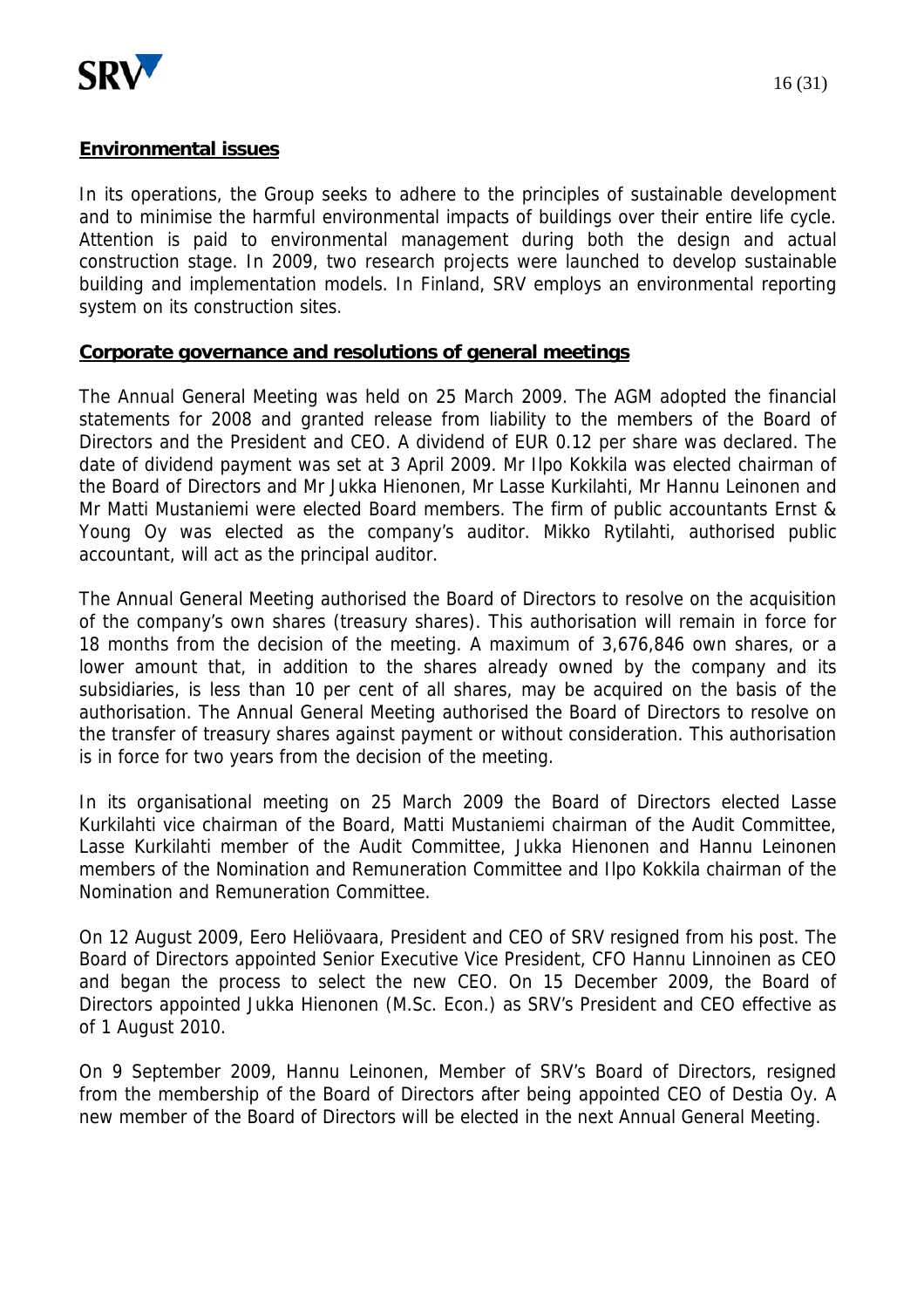

SRV Group Plc's share capital is EUR 3,062,520. The share has no nominal value and the number of shares outstanding is 36,768,468. The company has one class of shares. SRV had a total of 5,712 shareholders on 31 December 2009.

The share closing price at OMX Helsinki at the end of the financial year was EUR 5.89 (EUR 3.47 on 31 December 2008).). The highest share price in the financial year was EUR 5.97 and the lowest was EUR 2.75. The change in the all-share index of the Helsinki Stock Exchange (OMX Helsinki) during the same period was 19.5 per cent positive and the OMX Industrial and Services index 83.5 per cent positive.

At the end of the review period, the company's market capitalisation was EUR 210.7 million, excluding the Group's own shares. About 8.3 million shares were traded during the period and the trade volume was EUR 31.4 million.

On 13 May 2009 the Board of Directors of SRV Group Plc decided to exercise its authorisation to acquire the company's own shares. The share acquisition started on 25 May 2009. At the end of the review period, SRV Group Plc's subsidiary SRV Kalusto Oy had 215,562 of SRV Group Plc's shares acquired in accordance with the conditions of the merger plan of SRV Group Plc and SRV Henkilöstö Oy. On 31 December 2009, SRV Group Plc and SRV Kalusto Oy had a total of 1,000,000 of SRV Group Plc's shares, representing 2.7 per cent of the total number of the company's shares and votes. On 10 February 2010, the Group had a total of 1,000,000 shares with an average acquisition price of EUR 3.7 (2.7 per cent of the total number of the company's shares and votes).

Eero Heliövaara, SRV Group Plc and Ilpo Kokkila concluded a contract on 11 August 2009 stipulating that SRV Group Plc and Ilpo Kokkila commit themselves to buying or to designating a buyer of the 1,909,483 SRV shares owned by Eero Heliövaara so that the shares will be sold by 5 January 2010 at the latest, and that the received price will average EUR 4.45 per share. This agreement creates a situation in which the shares will be transferred so that the threshold as intended in the Chapter 2 Section 9 of the Securities Market Act falls below one twentieth (1/20) of the voting rights and total number of shares. The arrangement was based on an earlier agreement concerning the shares.

#### **Financial targets**

As SRV's medium term aim, the Board of Directors has set the achievement of annual average growth of approximately 15 per cent in Group revenue and annual average growth of 30 per cent in revenue from International Operations. SRV aims to increase the level of operating profit and, in the medium to long term, to achieve an operating margin of 8 per cent. In addition, the company aims to maintain an equity ratio of 30 per cent.

The international economic and financial crisis has hampered the growth outlook for business operations. Realisation of the sales of developer contracting projects has an essential effect on the development of profitability. In the current economic conditions, the set financial targets cannot be met. The company is endeavouring to maintain profitability by rationalising operations and cutting costs.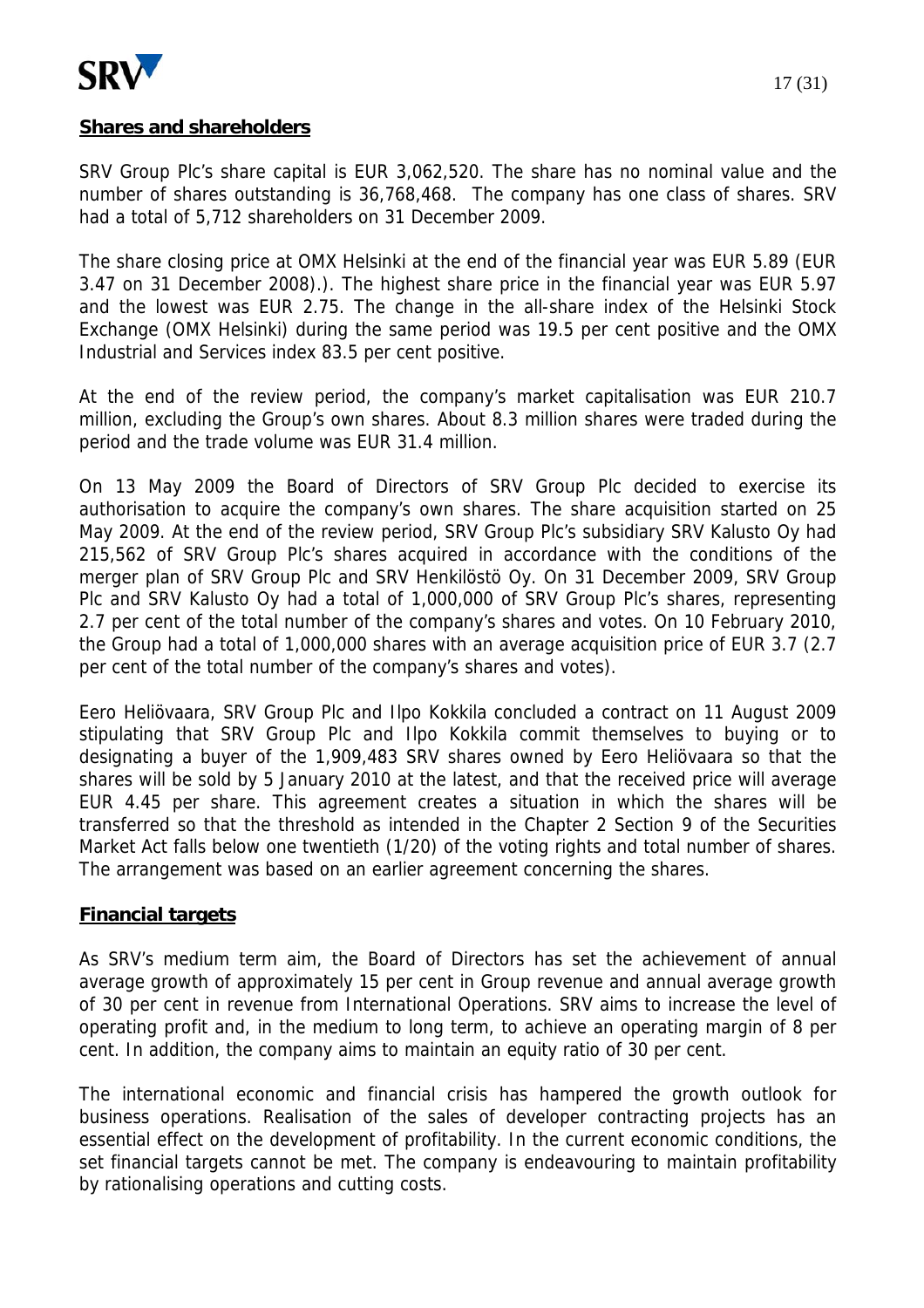

#### **Events after the reporting period**

The value of new contracts in the Business Premises business area grew by EUR 55.7 million in January. The Housing business area sold 38 residential units in January (6 units in January 2008).

In January, SRV signed a contract for the construction of spa hotel Holiday Club Saimaa in Lappeenranta, in the Rauha area. An aqua park with a wellness area, a restaurant world and a multifunction ice arena will operate in connection with the spa hotel. SRV is acting as a contractor and investor in the project. The spa hotel will be completed in summer 2011.

In January, SRV signed an agreement to buy a total of 28,000 square metres of building rights from VVO Rakennuttaja Oy. The land areas transferred in the agreement consist of leaseholds, purchase options and direct landed property. These areas are located in the Metropolitan Helsinki area: in Arabianranta and Kannelmäki in Helsinki and in Matinkylä in Espoo. They have been zoned for the construction of apartment buildings.

On 5 January 2010, SRV implemented the agreement signed with Eero Heliövaara on 11 August 2009 and Nordea Bank AB (publ) acquired the shares for a per-share price of EUR 4.45. At the same time SRV signed a EUR 8.5 million derivative agreement with Nordea maturing in July for 1,909,483 company shares, according to which the shares will be sold to SRV or an entity named by SRV.

#### **Outlook for 2010**

Revenue in 2010 is expected to exceed the previous year's level and profit before taxes is expected to be clearly positive.

#### **Proposal for the distribution of profits**

The parent company's distributable funds on 31 December 2009 are EUR 141,438,732.44 of which net profit for the financial year is EUR 23,034,038.48

The Board of Directors proposes to the Annual General Meeting that distributable funds be disposed of as follows:

| A dividend of EUR 0.12 per share be paid to shareholders, or | EUR 4,412,216.16   |
|--------------------------------------------------------------|--------------------|
| The amount to be transferred to shareholders' equity         | EUR 137,026,516.28 |

No material changes have taken place in the company's financial position after the close of the financial year. The company's liquidity is good and, in the view of the Board of Directors, the proposed dividend payout does not compromise the company's solvency.

Espoo 11 February, 2010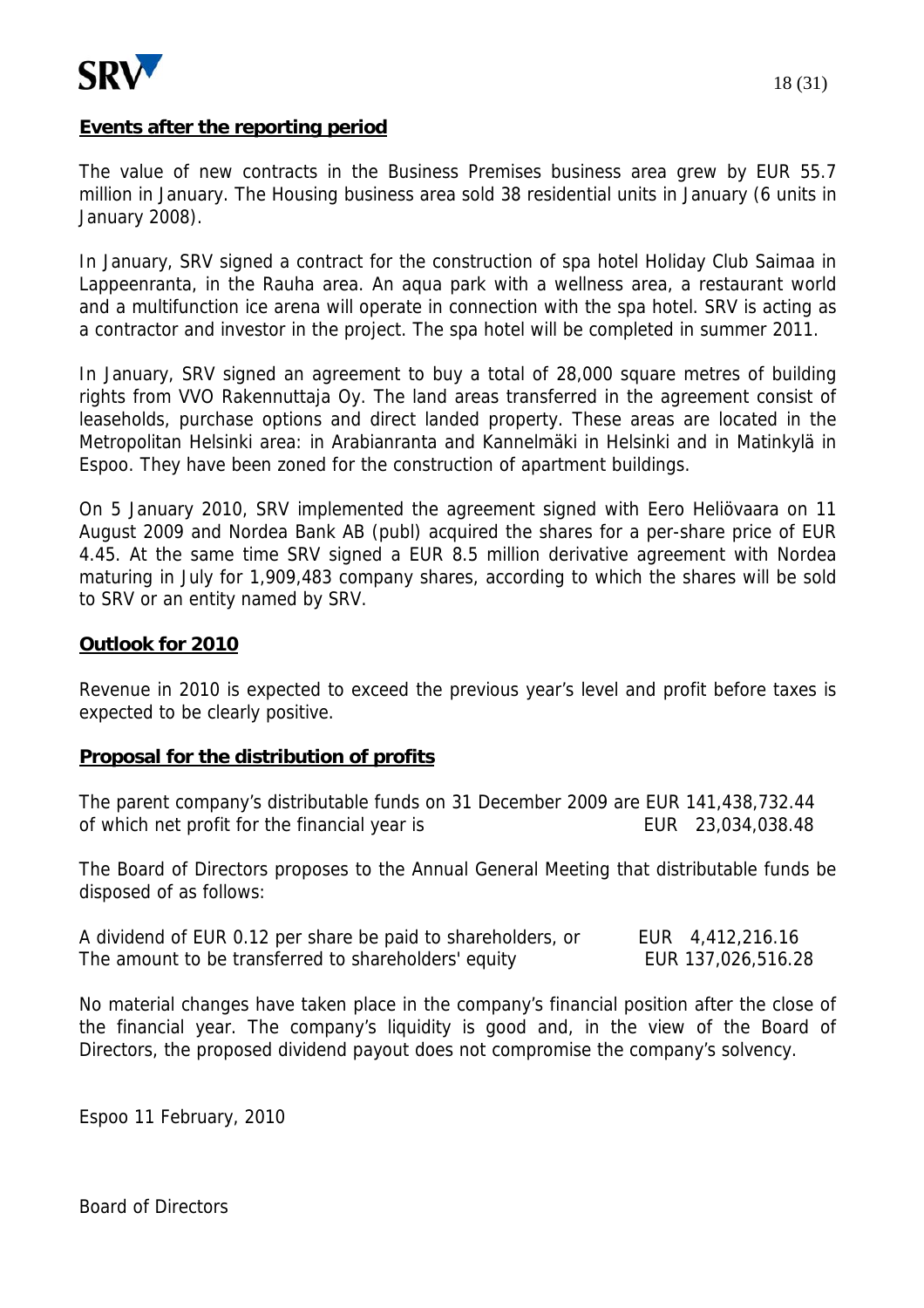

For further information, please contact:

Hannu Linnoinen, CEO, CFO, +358 (201) 455 990, +358 (50) 523 5850 Jussi Ollila, SVP, Communications, +358 (201) 455 275, +358 (50) 372 5229

Distribution: Nasdaq OMX Helsinki, principal media, www.srv.fi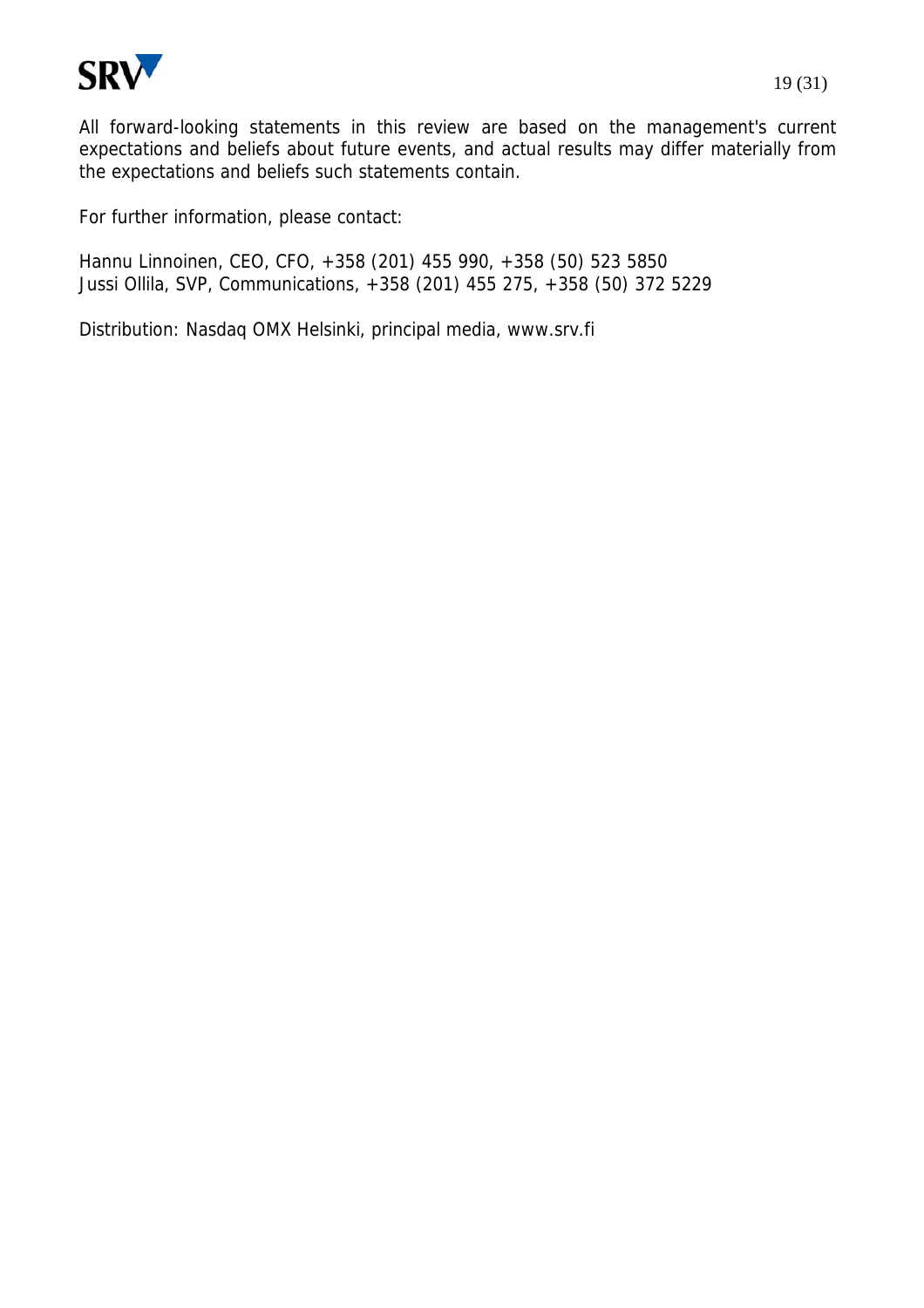

# **Key figures:**

|                                              |                    | <b>IFRS</b> | <b>IFRS</b> | <b>IFRS</b>    | <b>IFRS</b> |
|----------------------------------------------|--------------------|-------------|-------------|----------------|-------------|
|                                              |                    | $1 - 12/$   | $1 - 12/$   | $10 - 12/$     | $10 - 12/$  |
|                                              |                    | 2009        | 2008        | 2009           | 2009        |
| Revenue                                      | <b>EUR million</b> | 385.0       | 537.0       | 120.1          | 121.4       |
| Operating profit                             | <b>EUR million</b> | 9.9         | 32.9        | 2.8            | 0.7         |
| Operating profit, % of revenue               | %                  | 2.6         | 6.1         | 2.3            | 0.6         |
| Profit before taxes                          | <b>EUR million</b> | 5.8         | 23.7        | 2.3            | $-2.6$      |
| Profit before taxes, % of revenue            | %                  | 1.5         | 4.4         | 1.9            | $-2.1$      |
| Net profit attributable to equity holders of |                    |             |             |                |             |
| the parent company                           | <b>EUR</b> million | 2.3         | 15.7        | 1.0            | $-2.2$      |
| Return on equity                             | %                  | 1.4         | 9.4         |                |             |
| Return on investment                         | %                  | 4.7         | 12.9        |                |             |
| Invested capital                             | <b>EUR million</b> | 349.9       | 339.4       |                |             |
| Equity ratio                                 | %                  | 41.3        | 41.3        |                |             |
| Net interest-bearing debt                    | <b>EUR million</b> | 180.7       | 169.4       |                |             |
| Net gearing ratio                            | %                  | 110.1       | 101.7       |                |             |
| Order backlog                                | <b>EUR million</b> | 480.6       | 455.3       |                |             |
| New agreements                               |                    | 396.1       | 399.1       |                |             |
| Personnel on average                         |                    | 776         | 871         |                |             |
| Property, plant and equipment investments    | <b>EUR million</b> | 3.7         | 16.8        | 1.0            | $-6.0$      |
| Property, plant and equipment                |                    |             |             |                |             |
| investments, % of revenue                    | %                  | 1.0         | 3.1         | 0.8            | $-5.0$      |
| Earnings per share, share issue adjusted     | <b>EUR</b>         | 0.06        | 0.43        | 0.02           | $-0.06$     |
| Equity per share, share issue adjusted       | <b>EUR</b>         | 4.48        | 4.54        | $\overline{a}$ |             |
| Dividend per share, share issue adjusted 1)  | <b>EUR</b>         | 0.12        | 0.12        |                |             |
| Dividend payout ratio                        | $\%$               | 200.0       | 27.9        |                |             |
| Dividend yield                               | $\%$               | 2.0         | 3.5         |                |             |
| Price per earnings ratio                     |                    | 98.2        | 8.1         |                |             |
| Share price development                      |                    |             |             |                |             |
| Share price at the end of the period         | EUR                | 5.89        | 3.47        |                |             |
| Average share price                          | <b>EUR</b>         | 4.06        | 5.05        |                |             |
| Lowest share price                           | <b>EUR</b>         | 2.75        | 2.82        |                |             |
| Highest share price                          | <b>EUR</b>         | 5.97        | 6.60        |                |             |
| Market capitalisation at the end of the      |                    |             |             |                |             |
| period                                       | <b>EUR million</b> | 210.7       | 125.7       |                |             |
| Trading volume                               | 1,000              | 8 3 0 9     | 13 543      |                |             |
| Trading volume                               | %                  | 23.1        | 37.1        |                |             |
| Weighted average number of shares            |                    |             |             |                |             |
| outstanding                                  | 1,000              | 35 999      | 36 526      |                |             |
| Number of shares outstanding at the end      |                    |             |             |                |             |
| of the period                                | 1,000              | 35 768      | 36 210      |                |             |

1) Board of Directors' proposal for the distribution of profits of 2009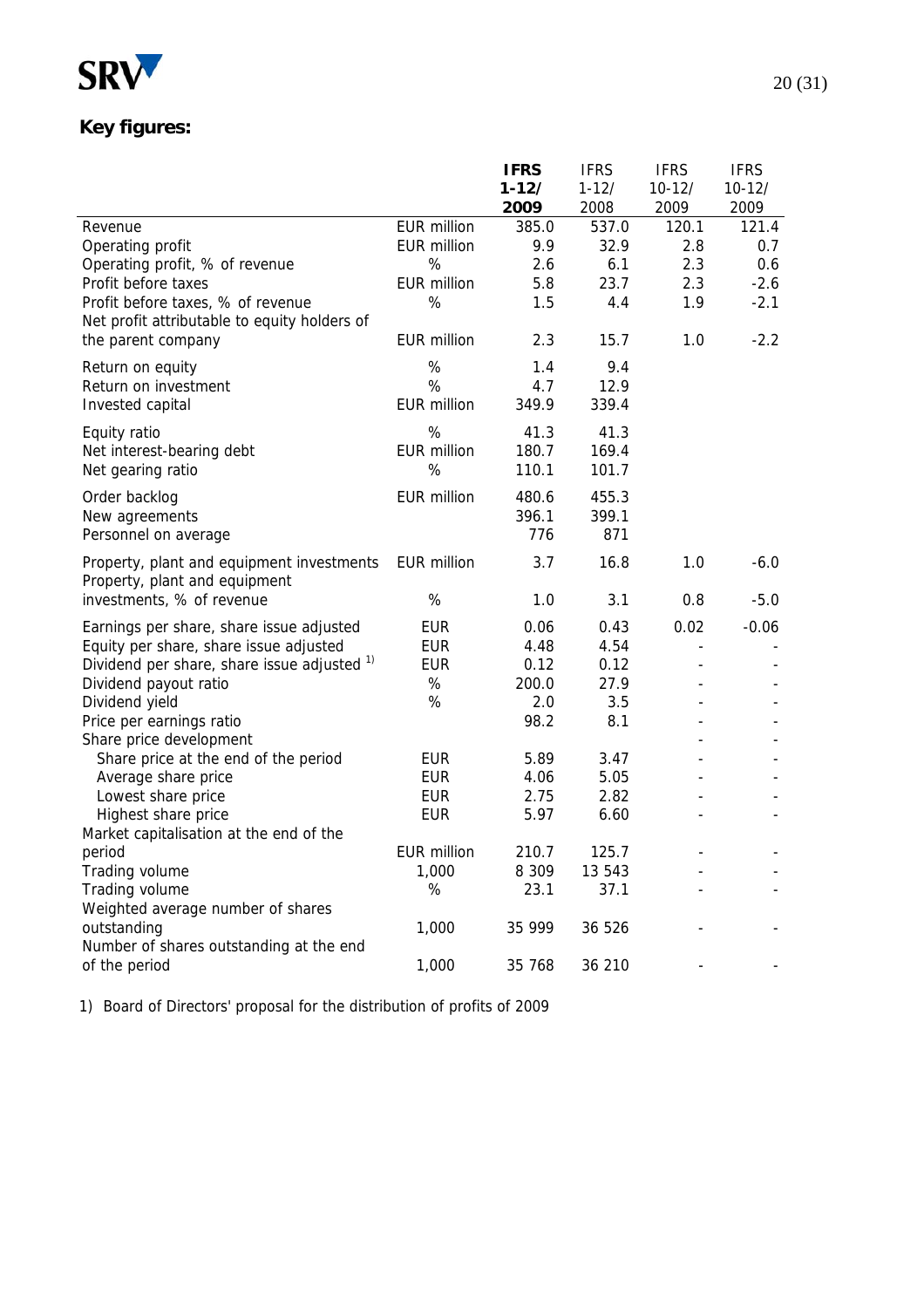

# **Calculation of key figures:**

|                                                   |     | 100x     |                                                                                                                                                                |
|---------------------------------------------------|-----|----------|----------------------------------------------------------------------------------------------------------------------------------------------------------------|
| Net gearing ratio, %                              |     |          | Net interest-bearing debt<br>Total equity                                                                                                                      |
| Return on equity, %                               |     | $100x -$ | Profit before taxes - income taxes<br>Total equity, average                                                                                                    |
| Return on investment, %                           | $=$ |          | Profit before taxes $+$ interest and other financial<br>100 x expenses<br>Invested capital, average                                                            |
| Equity ratio, %                                   |     |          | 100 x Total equity<br>Total assets - advances received                                                                                                         |
| <b>Invested capital</b>                           | $=$ |          | Total assets - non-interest bearing debt - deferred tax<br>liabilities - provisions                                                                            |
| Net interest-bearing debt                         | $=$ |          | Interest bearing debt - cash and cash equivalents                                                                                                              |
| Earnings per share, share<br>issue adjusted       | $=$ |          | Net profit for the period attributable to equity holders of<br>the parent company<br>Weighted average number of shares outstanding                             |
| Equity per share, share issue<br>adjusted         | $=$ |          | Shareholders' equity attributable to equity holders of the<br>parent company<br>Number of shares outstanding at the end of the period,<br>share issue adjusted |
| Price per earnings ratio                          | $=$ |          | Share price at the end of the period<br>Earnings per share, share issue adjusted                                                                               |
| Dividend payout ratio, %                          |     | 100x     | Dividend per share. share issue adjusted<br>Earnings per share, share issue adjusted                                                                           |
| Dividend yield, %                                 |     |          | Dividend per share. share issue adjusted<br>100 x Share price at the end of the period, share issue<br>adjusted                                                |
| Average share price                               | $=$ |          | Number of shares traded in euros during the period<br>Number of shares traded during the period                                                                |
| Market capitalisation at the<br>end of the period | $=$ |          | Number of shares outstanding at the end of the period x<br>share price at the end of the period                                                                |
| <b>Trading volume</b>                             | $=$ |          | Number of shares traded during the period and in<br>relation to the weighted average number of shares<br>outstanding                                           |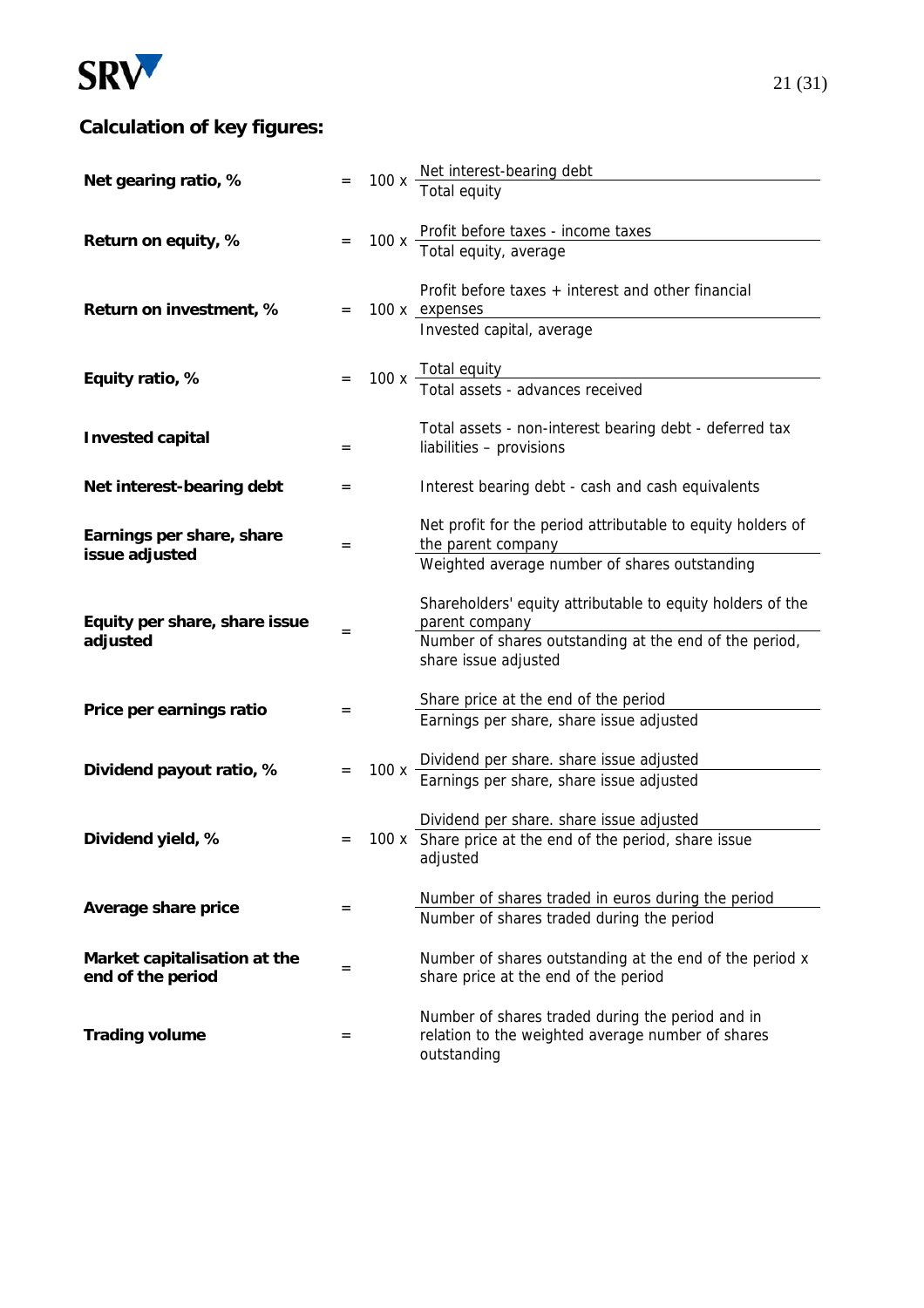

#### **SRV Group Plc Financial Statements Review 1 January - 31 December 2009: Tables**

APPENDICES

1) Condensed consolidated financial statements: income statement, balance sheet, statement of changes in equity, cash flow statement, inventories, commitments and contingent liabilities, derivative contracts liabilities

- 2) Quarterly development
- 3) Segment information
- 4) Events after the reporting period

#### **1. Financial Statements Review 1 January - 31 December 2009**

IFRS standards and operating segments

SRV Group's consolidated financial statements have been prepared in accordance with the International Financial Reporting Standards (IFRS) valid on 31 December 2009. The figures in the tables have been rounded which should be noted when counting the total sums. The interim condensed consolidated financial statement information has been prepared in accordance with the accounting policies set out in the IAS 34 standard, and the information disclosed for the periods January December 2009 and January - December 2008 is audited and the information disclosed for the periods October - December 2009 and October December 2008 is unaudited.

SRV's reporting segments comprise Business Premises, Housing, International Operations and Other Operations. The operating segment figures are disclosed in accordance with IFRS 8, following the accounting principles applied in the consolidated financial statements.

Estimate of the impacts of new standards, amendments and interpretations:

- IAS 23 Borrowing costs. Borrowing costs attributable to construction projects starting in 2009 or later shall be capitalised in inventory and recognised in the income statement as the revenue from the construction project is recognised. This amendment has an impact both on the Group's financial position and reporting. During the period 1.1.-31.12.2009 the impact of this amendment to Group's financial position was minor.
- IAS 1 Presentation of financial statements. Starting from 2009, the Group shall present an income statement and a statement of comprehensive income. The statement of comprehensive income includes changes in equity that relate to transactions with non-owners.

Estimate of impacts of future interpretations:

• IFRIC 15 Agreements for the construction of real estate. The interpretation specifies when the revenue relating to construction contracts may be recognised using the Percentage of Completion method and when the Completed Contract method should be used instead. The application of this interpretation will have an impact primarily on the revenue recognition of housing developer contracting and will have an impact both on the Group's financial position and reporting. Currently, the Group applies the Percentage of Completion method to housing developer contracting. With the adoption of the interpretation, the Completed Contract method will be applied to income recognition from developer contracting projects. The EU enforced the interpretation on 22 July of 2009 and the interpretation will be applied in the financial year starting 1 January, 2010.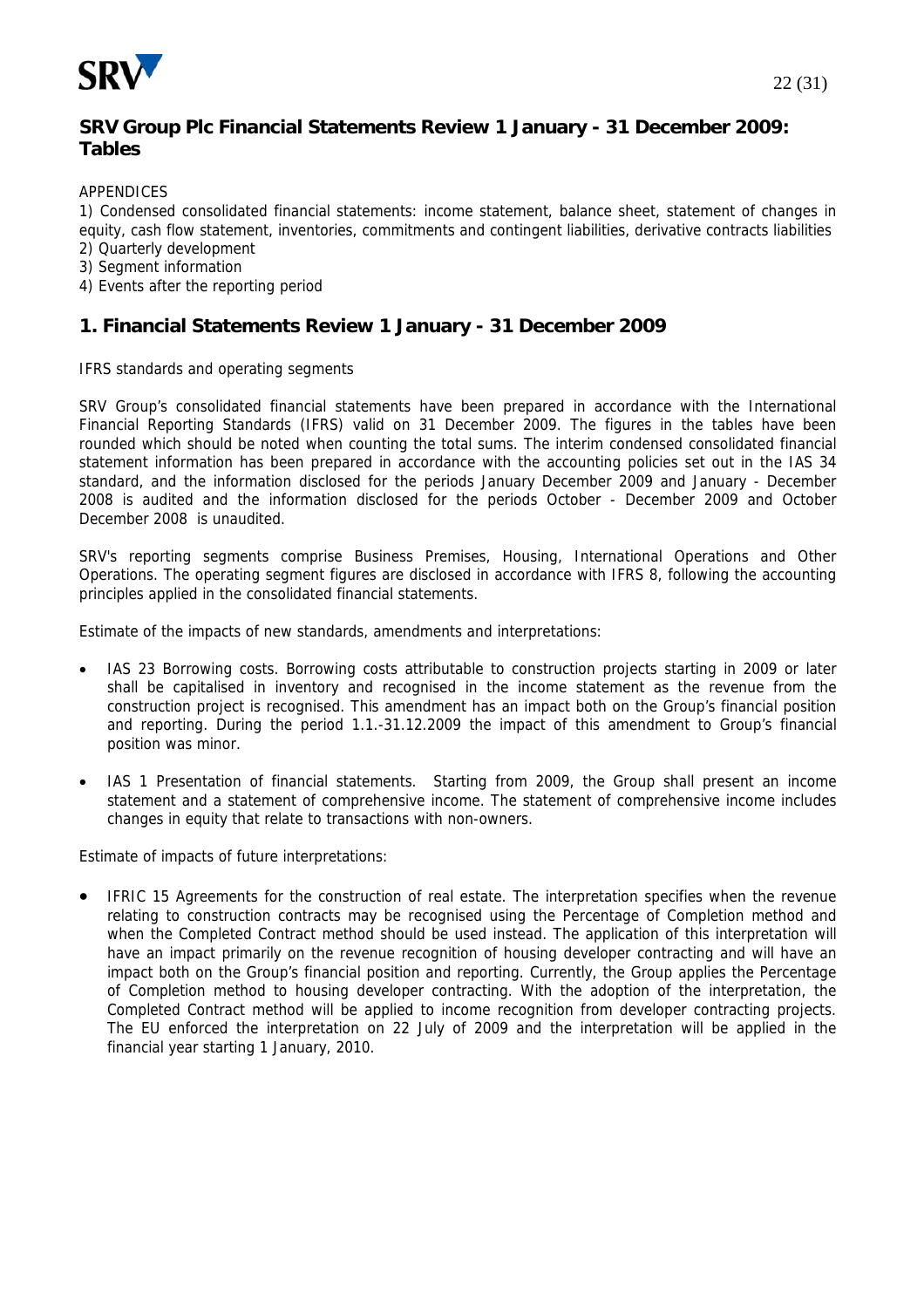

| <b>Consolidated income</b><br>statement<br>(EUR million)          | <b>IFRS</b><br>$1 - 12/$<br>2009 | <b>IFRS</b><br>$1 - 12/$<br>2008 | change,<br><b>MEUR</b> | change,<br>% | <b>IFRS</b><br>$10 - 12/$<br>2009 | <b>IFRS</b><br>$10 - 12/$<br>2008 |
|-------------------------------------------------------------------|----------------------------------|----------------------------------|------------------------|--------------|-----------------------------------|-----------------------------------|
| Revenue                                                           | 385.0                            | 537.0                            | $-152.0$               | $-28.3$      | 120.1                             | 121.4                             |
| Other operating income<br>Change in inventories of finished goods | 2.6                              | 1.4                              | 1.2                    | 89.3         | 1.0                               | 0.4                               |
| and work in progress                                              | $-6.5$                           | 53.5                             | $-60.0$                | $-112.1$     | $-14.2$                           | 28.6                              |
| Use of materials and services                                     | $-312.6$                         | $-495.3$                         | 182.7                  | $-36.9$      | $-88.1$                           | $-133.4$                          |
| Employee benefit expenses                                         | $-44.5$                          | $-46.3$                          | 1.8                    | $-3.9$       | $-12.3$                           | $-12.2$                           |
| Depreciation and impairments                                      | $-3.7$                           | $-3.2$                           | $-0.5$                 | 16.1         | $-0.8$                            | $-1.1$                            |
| Other operating expenses                                          | $-10.4$                          | $-14.1$                          | 3.7                    | $-26.4$      | $-2.9$                            | $-3.1$                            |
| <b>Operating profit</b>                                           | 9.9                              | 32.9                             | $-23.0$                | $-69.8$      | 2.8                               | 0.7                               |
| Financial income                                                  | 6.0                              | 4.2                              | 1.9                    | 45.2         | 0.5                               | 0.8                               |
| Financial expenses                                                | $-10.2$                          | $-13.4$                          | 3.2                    | $-23.7$      | $-1.0$                            | $-4.1$                            |
| Financial income and expenses, total                              | $-4.2$                           | $-9.2$                           |                        |              | $-0.5$                            | $-3.3$                            |
| <b>Profit before taxes</b>                                        | 5.8                              | 23.7                             | $-17.9$                | $-75.6$      | 2.3                               | $-2.6$                            |

| Income taxes                                 | $-3.4$ | $-8.5$ | 5.0     | $-59.4$ | $-1.3$ | $-0.2$  |
|----------------------------------------------|--------|--------|---------|---------|--------|---------|
| Net profit for the period                    | 2.3    | 15.3   | $-12.9$ | $-84.7$ | 1.0    | $-2.8$  |
| Attributable to                              |        |        |         |         |        |         |
| Equity holders of the parent company         | 2.3    | 15.7   |         |         | 1.0    | $-2.2$  |
| Minority interest                            | 0.0    | $-0.4$ |         |         | 0.0    | $-0.5$  |
| Earnings per share calculated on the profit  |        |        |         |         |        |         |
| attributable to equity holders of the parent |        |        |         |         |        |         |
| company (undiluted and diluted)              | 0.06   | 0.43   |         | $-86.0$ | 0.02   | $-0.06$ |

| Statement of comprehensive income<br>(EUR million)     | <b>IFRS</b><br>$1 - 12/$<br>2009 | <b>IFRS</b><br>$1 - 12/$<br>2008 | <b>IFRS</b><br>$10 - 12/$<br>2009 | <b>IFRS</b><br>$10 - 12/$<br>2008 |
|--------------------------------------------------------|----------------------------------|----------------------------------|-----------------------------------|-----------------------------------|
| Net profit for the period                              | 2.3                              | 15.3                             | 1.0                               | $-2.8$                            |
| I tems recognised directly in equity:                  |                                  |                                  |                                   |                                   |
| Exchange differences on translating foreign operations | 0.0                              | $-0.1$                           | $-0.1$                            | $-0.1$                            |
| Available for sale financial assets                    | 0.0                              | $-0.1$                           | 0.0                               | $-0.1$                            |
| Net gain (loss) on cash flow hedges                    | 0.0                              | 0.0                              | 0.0                               | 0.0                               |
| Deferred tax                                           | 0.0                              | 0.0                              | 0.0                               | 0.0                               |
| Income (loss) recognised directly in equity net of tax | 0.0                              | $-0.1$                           | 0.0                               | $-0.1$                            |
| Total comprehensive income for the period              | 2.3                              | 15.1                             | 0.9                               | $-2.9$                            |
| Profit for the period attributable to:                 |                                  |                                  |                                   |                                   |
| Equity holders of the parent company                   | 2.3                              | 15.6                             | 0.9                               | $-2.9$                            |
| Minority interest                                      | 0.0                              | $-0.4$                           | 0.0                               | 0.0                               |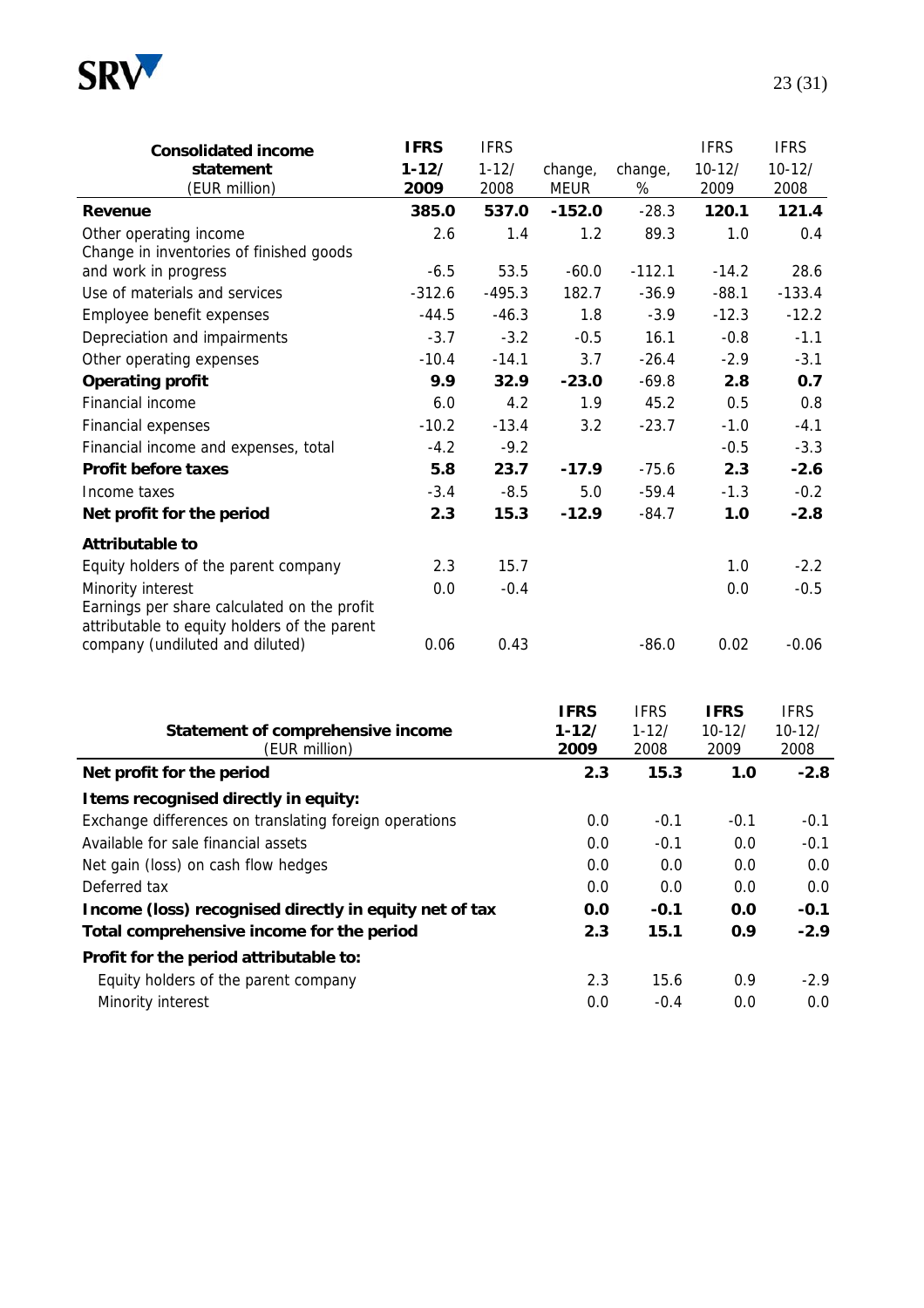

| <b>Consolidated balance sheet</b>                          | <b>IFRS</b> | <b>IFRS</b> | change, |
|------------------------------------------------------------|-------------|-------------|---------|
| (EUR million)                                              | 31.12.09    | 31.12.08    | $\%$    |
| <b>ASSETS</b>                                              |             |             |         |
| <b>Non-current assets</b>                                  |             |             |         |
| Property, plant and equipment                              | 16.3        | 19.0        | $-14.3$ |
| Goodwill                                                   | 1.7         | 1.7         | 0.0     |
| Other intangible assets                                    | 0.5         | 0.5         | $-15.8$ |
| Other financial assets                                     | 4.8         | 4.3         | 12.5    |
| Receivables                                                | 16.2        | 6.6         | 145.4   |
| Deferred tax assets                                        | 2.2         | 1.7         | 30.7    |
| Non-current assets, total                                  | 41.7        | 33.8        | 23.2    |
| <b>Current assets</b>                                      |             |             |         |
| Inventories                                                | 291.4       | 294.8       | $-1.2$  |
| Trade and other receivables                                | 77.6        | 86.7        | $-10.5$ |
| Current tax receivables                                    | 1.9         | 5.1         | $-62.5$ |
| Cash and cash equivalents                                  | 5.2         | 3.4         | 54.7    |
| <b>Current assets, total</b>                               | 376.2       | 390.0       | $-3.5$  |
| <b>ASSETS, TOTAL</b>                                       | 417.9       | 423.8       | $-1.4$  |
|                                                            |             |             |         |
|                                                            |             |             |         |
| <b>Consolidated balance sheet</b>                          | <b>IFRS</b> | <b>IFRS</b> | change, |
| (EUR million)                                              | 31.12.09    | 31.12.08    | %       |
| <b>EQUITY AND LIABILITIES</b>                              |             |             |         |
| Equity attributable to equity holders                      |             |             |         |
| of the parent company                                      |             |             |         |
| Share capital                                              | 3.1         | 3.1         | 0.0     |
| Invested free equity fund                                  | 87.3        | 87.3        | 0.0     |
| <b>Translation differences</b>                             | $-0.1$      | $-0.1$      | 15.2    |
| Fair value reserve                                         | $-0.1$      | $-0.1$      | 0.0     |
| Retained earnings<br>Equity attributable to equity holders | 70.1        | 74.1        | $-5.4$  |
| of the parent company, total                               | 160.3       | 164.3       | -2.5    |
| <b>Minority interest</b>                                   | 3.8         | 2.3         | 66.0    |
| Equity, total                                              | 164.1       | 166.6       | $-1.5$  |
| <b>Non-current liabilities</b>                             |             |             |         |
| Deferred tax liabilities                                   | 0.5         | 0.3         | 95.8    |
| Provisions                                                 | 4.8         | 5.6         | $-14.4$ |
| Interest-bearing liabilities                               | 97.6        | 69.7        | 40.0    |
| Other liabilities                                          |             |             |         |
| Non-current liabilities, total                             | 102.9       | 75.6        | 36.2    |
| <b>Current liabilities</b>                                 |             |             |         |
| Trade and other payables                                   | 56.2        | 66.8        | $-15.9$ |
| Current tax payables                                       | 2.6         | 8.0         | $-67.1$ |
| Provisions                                                 | 3.8         | 3.8         | 0.7     |
| Interest-bearing liabilities                               | 88.2        | 103.1       | $-14.4$ |
| <b>Current liabilities, total</b>                          | 150.9       | 181.6       | $-16.9$ |
| Liabilities, total                                         | 253.8       | 257.2       | $-1.3$  |
| <b>EQUITY AND LIABILITIES</b>                              | 417.9       | 423.8       | $-1.4$  |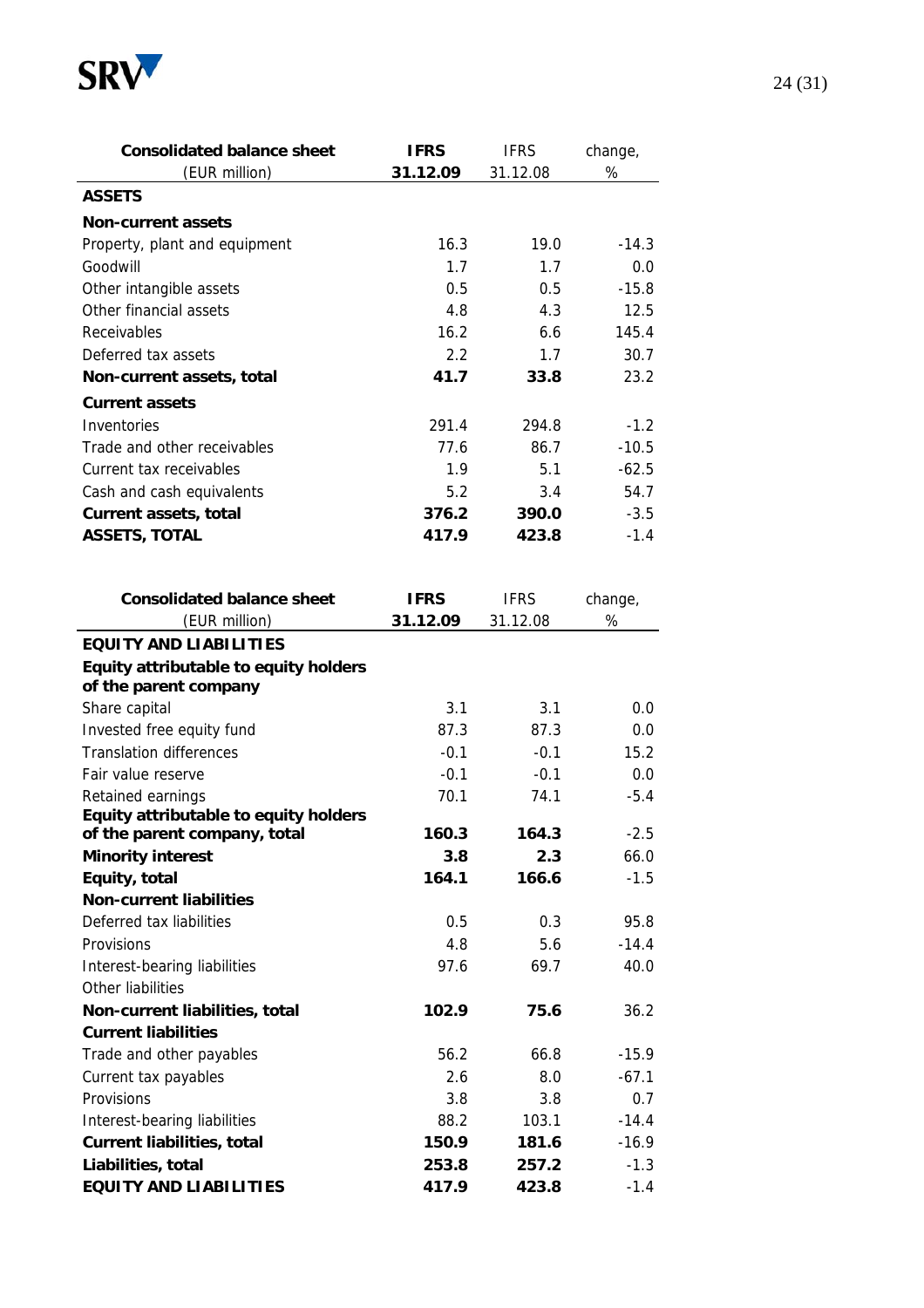

| <b>Consolidated cash flow statement</b>                  | <b>IFRS</b> | <b>IFRS</b>         |
|----------------------------------------------------------|-------------|---------------------|
| (EUR million)                                            |             | 1-12/2009 1-12/2008 |
| Cash flows from operating activities                     |             |                     |
| Net profit for the period                                | 2.3         | 15.3                |
| Adjustments:                                             |             |                     |
| Depreciation and impairments                             | 3.7         | 3.2                 |
| Non-cash transactions                                    | 2.7         | $-0.5$              |
| Financial income and expenses                            | 4.2         | 9.2                 |
| Capital gains on sales of tangible and intangible assets | 0.0         | 0.0                 |
| Income taxes                                             | 3.4         | 8.5                 |
| Adjustments, total                                       | 13.9        | 20.3                |
| Changes in working capital:                              |             |                     |
| Change in loan receivables                               | $-13.5$     | $-12.6$             |
| Change in trade and other receivables                    | 17.8        | 14.9                |
| Change in inventories                                    | 5.4         | $-98.8$             |
| Change in trade and other payables                       | $-9.6$      | $-31.9$             |
| Changes in working capital, total                        | 0.2         | $-128.3$            |
| Interest paid                                            | $-12.7$     | $-13.0$             |
| Interest received                                        | 5.7         | 6.7                 |
| Dividends received                                       | 0.0         | 0.0                 |
| Income taxes paid                                        | $-5.9$      | $-4.2$              |
|                                                          | $-12.9$     | $-10.5$             |
| Net cash flow from operating activities                  | 3.6         | $-103.2$            |
| Cash flow from investing activities                      |             |                     |
| Acquisition of subsidiaries, net of cash                 | $-2.3$      | $-1.3$              |
| Property, plant and equipment                            | $-0.8$      | $-13.7$             |
| Intangible assets                                        | $-0.1$      | $-0.3$              |
| Other financial assets                                   | $-0.5$      | $-1.5$              |
| Sale of property, plant and equipment and intangible     |             |                     |
| assets                                                   | 0.0         | 0.1                 |
| Sale of financial assets                                 | 0.0         | 0.0                 |
| Net cash used in investing activities                    | $-3.7$      | $-16.7$             |
| Cash flows from financing activities                     |             |                     |
| Proceeds from share issue                                | 0.0         | 0.0                 |
| Proceeds from loans                                      | 19.6        | 68.9                |
| Repayments of loans                                      | $-22.2$     | $-10.1$             |
| Change in loan receivables                               | 0.0         | 0.0                 |
| Change in housing corporation loans                      | $-6.8$      | 30.6                |
| Change in credit limits                                  | 17.5        | 18.8                |
| Purchase of treasury shares                              | $-1.8$      | $-1.9$              |
| Dividends paid                                           | $-4.4$      | $-4.4$              |
| Net cash from financing activities                       | 1.9         | 101.8               |
| Net change in cash and cash equivalents                  | 1.8         | $-18.0$             |
| Cash and cash equivalents at the beginning of period     | 3.4         | 21.4                |
| Cash and cash equivalents at the end of period           | 5.2         | 3.4                 |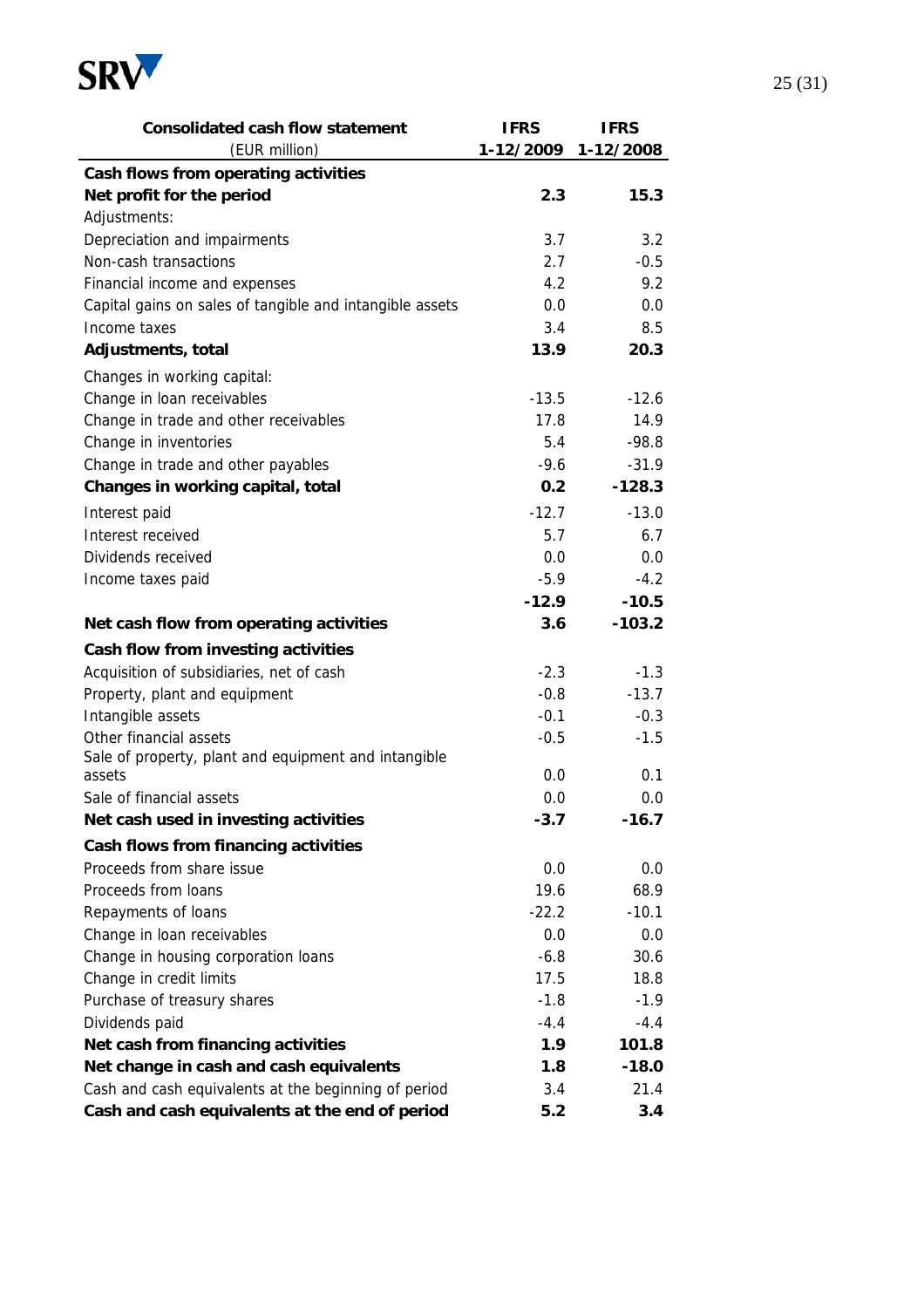

| <b>Inventories</b>                                | <b>IFRS</b> | <b>IFRS</b> | change, |
|---------------------------------------------------|-------------|-------------|---------|
| (EUR million)                                     | 31.12.09    | 31.12.08    | %       |
| Raw materials and consumables                     | 0.0         | 0.0         | 209.3   |
| Work in progress                                  | 34.4        | 100.8       | $-65.9$ |
| Land areas and plot-owning companies              | 153.0       | 142.1       | 7.7     |
| Shares in completed housing corporations and real |             |             |         |
| estate companies                                  | 86.5        | 34.0        | 154.2   |
| Advance payments                                  | 3.6         | 3.7         | $-3.5$  |
| Other inventories                                 | 14.0        | 14.2        | $-1.3$  |
| Inventories, total                                | 291.4       | 294.8       | $-1.2$  |

#### **Statement of changes in Group equity 1.1. - 31.12.2009**

|                                                                             |                         |                             |                                          | Equity attributable to               |                          |                           |        |                      |                 |
|-----------------------------------------------------------------------------|-------------------------|-----------------------------|------------------------------------------|--------------------------------------|--------------------------|---------------------------|--------|----------------------|-----------------|
|                                                                             |                         |                             | the equity holders of the parent company |                                      |                          |                           |        |                      |                 |
| <b>IFRS</b><br>(EUR million)                                                | <b>Share</b><br>capital | Share<br>premium<br>reserve | Invested<br>free<br>equity<br>fund       | Trans-<br>lation<br>differ-<br>ences | Fair<br>value<br>reserve | Retai-<br>ned<br>earnings | Total  | Minority<br>interest | Total<br>equity |
| <b>Equity on 1.1.2009</b>                                                   | 3.1                     | 0.0                         | 87.3                                     | $-0.1$                               | $-0.1$                   | 74.1                      | 164.3  | 2.3                  | 166.6           |
| Net income recognised<br>directly in equity<br>Net profit for the financial | 0.0                     | 0.0                         | 0.0                                      | 0.0                                  | 0.0                      | $-0.2$                    | $-0.2$ |                      |                 |
| year                                                                        |                         |                             |                                          |                                      |                          | 2.3                       | 2.3    |                      |                 |
| <b>Total income and</b><br>expenses for the                                 |                         |                             |                                          |                                      |                          |                           |        |                      |                 |
| financial year                                                              | 0.0                     | 0.0                         | 0.0                                      | 0.0                                  | 0.0                      | 2.3                       | 2.3    |                      |                 |
| Dividends paid                                                              |                         |                             |                                          |                                      |                          | $-4.3$                    | $-4.3$ |                      |                 |
| Purchase of treasury shares                                                 |                         |                             |                                          |                                      |                          | $-1.8$                    | $-1.8$ |                      |                 |
| Equity on 31.12.2009                                                        | 3.1                     | 0.0                         | 87.3                                     | $-0.1$                               | $-0.1$                   | 70.1                      | 160.3  | 3.8                  | 164.1           |

#### **Statement of changes in Group equity 1.1. - 31.12.2008**

|                                                                                     |                  |                                 | Equity attributable to the equity holders of the |                                      |                          |                               |                |                      |                 |
|-------------------------------------------------------------------------------------|------------------|---------------------------------|--------------------------------------------------|--------------------------------------|--------------------------|-------------------------------|----------------|----------------------|-----------------|
|                                                                                     |                  |                                 |                                                  | parent company                       |                          |                               |                |                      |                 |
| <b>IFRS</b><br>(EUR million)                                                        | Share<br>capital | Share<br>premiu<br>m<br>reserve | Invested<br>free<br>equity<br>fund               | Trans-<br>lation<br>differ-<br>ences | Fair<br>value<br>reserve | Retai-<br>ned<br>earning<br>S | Total          | Minority<br>interest | Total<br>equity |
| <b>Equity on 1.1.2008</b>                                                           | 3.1              | 0.0                             | 87.3                                             | 0.0                                  | 0.0                      | 64.7                          | 155.1          | 3.2                  | 158.3           |
| Net income recognised<br>directly in equity<br>Net profit for the financial<br>year | 0.0              | 0.0                             | 0.0                                              | $-0.1$                               | $-0.1$                   | 0.0<br>15.7                   | $-0.2$<br>15.7 |                      |                 |
| Total income and<br>expenses for the<br><b>financial year</b>                       | 0.0              | 0.0                             | 0.0                                              | 0.0                                  | 0.0                      | 15.7                          | 15.7           |                      |                 |
| Dividends paid                                                                      |                  |                                 |                                                  |                                      |                          | $-4.4$                        | $-4.4$         |                      |                 |
| Purchase of treasury shares                                                         |                  |                                 |                                                  |                                      |                          | $-1.9$                        | $-1.9$         |                      |                 |
| Equity on 31.12.2008                                                                | 3.1              | 0.0                             | 87.3                                             | $-0.1$                               | $-0.1$                   | 74.1                          | 164.3          | 2.3                  | 166.6           |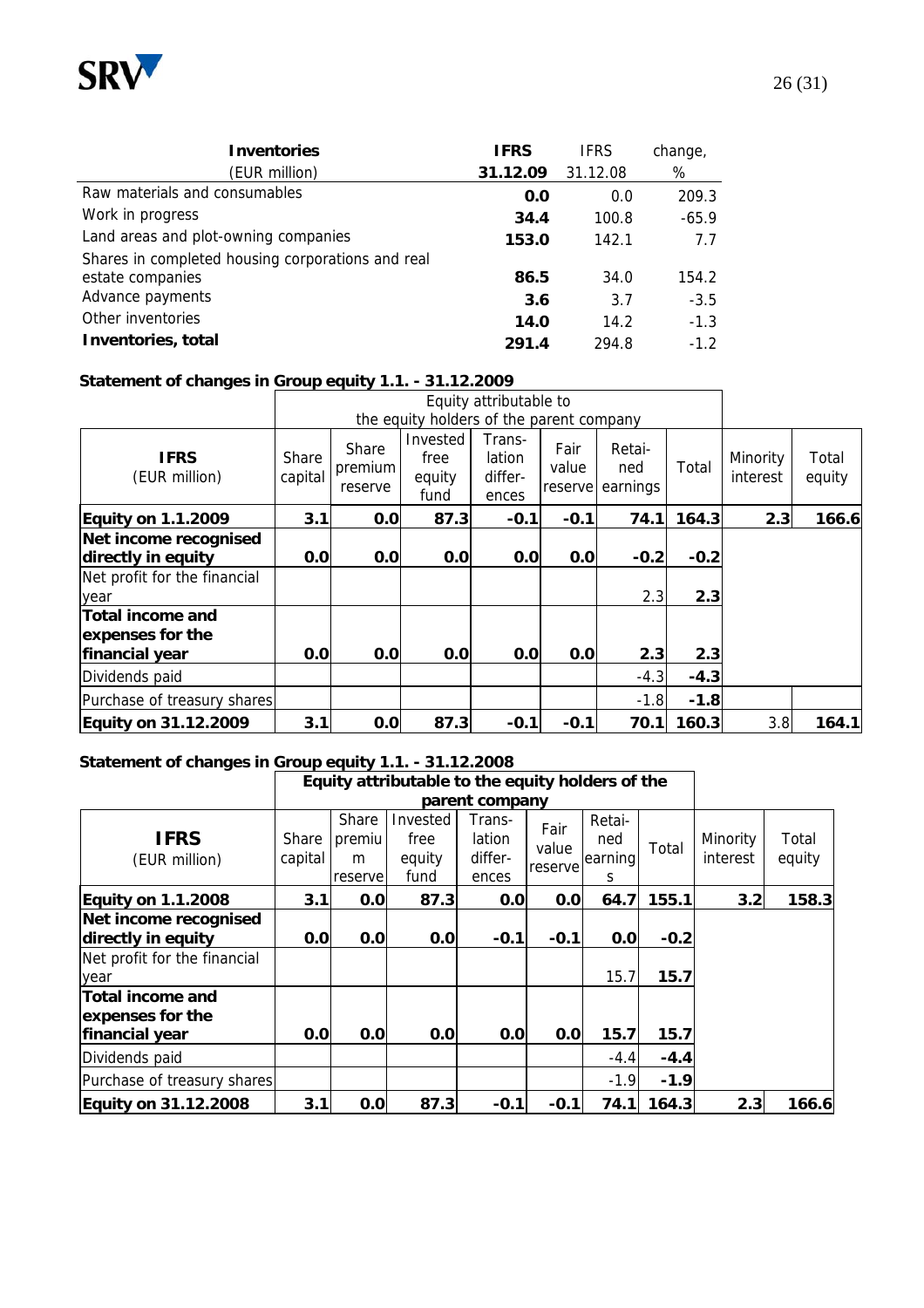

| <b>Commitments and contingent liabilities</b>            | <b>IFRS</b> | <b>IFRS</b> | change,  |
|----------------------------------------------------------|-------------|-------------|----------|
| <b>EUR million</b>                                       | 31.12.09    | 31.12.08    | %        |
| <b>Collateral given for own liabilities</b>              |             |             |          |
| Real estate mortgages given                              | 106.0       | 114.7       | $-7.5$   |
| Pledges given                                            | 0.0         | 0.0         |          |
| Other commitments                                        |             |             |          |
| Guarantees given for liabilities on uncompleted projects | 0.0         | 0.4         | $-100.0$ |
| Investment commitments given                             | 22.1        | 2.7         | 718.2    |
| Plots purchase commitments                               | 21.6        | 29.9        | $-27.8$  |

| <b>Fair and nominal values of</b><br>derivative instruments | <b>IFRS</b><br><b>IFRS</b><br>31.12.09<br>31.12.2008 |                 |                    |                 |
|-------------------------------------------------------------|------------------------------------------------------|-----------------|--------------------|-----------------|
| (EUR million)                                               | <b>Fair Values</b>                                   |                 | <b>Fair Values</b> |                 |
|                                                             | Positive                                             | <b>Negative</b> | Positive           | <b>Negative</b> |
| Hedge accounting not applied                                |                                                      |                 |                    |                 |
| Foreign exchange forward contracts                          | 0.0                                                  | 0.0             | 0.0                | 0.0             |
| Interest rate swaps                                         | 0.0                                                  | 0.7             | 0.0                | 0.0             |
| Nominal values of derivative instruments                    |                                                      | <b>IFRS</b>     |                    | <b>IFRS</b>     |
|                                                             |                                                      | 31.12.09        |                    | 31.12.08        |
| Foreign exchange forward contracts                          |                                                      | 0.0             |                    | 0.0             |
| Interest rate swaps                                         |                                                      | 63.4            |                    | 18.8            |

The fair values of derivative instruments are based on market prices at the end of the reporting period. Open foreign exchange forward contracts are hedging the financing cash flow.

# **2. Group and Segment information by quarter**

| <b>SRV Group</b>                                   | <b>IFRS</b> | <b>IFRS</b> | <b>IFRS</b> | <b>IFRS</b> | <b>IFRS</b> | <b>IFRS</b> | <b>IFRS</b> | <b>IFRS</b> |
|----------------------------------------------------|-------------|-------------|-------------|-------------|-------------|-------------|-------------|-------------|
| (EUR million)                                      | 10-12/09    | 7-9/09      | $4 - 6/09$  | $1 - 3/09$  | 10-12/08    | $7 - 9/08$  | $4 - 6/08$  | $1 - 3/08$  |
| Revenue                                            | 120.1       | 84.3        | 94.2        | 86.4        | 121.4       | 126.7       | 142.4       | 146.4       |
| Operating profit<br>Financial income and expenses, | 2.8         | 1.8         | 3.5         | 1.9         | 0.7         | 14.1        | 9.2         | 8.9         |
| total                                              | $-0.5$      | $-1.2$      | $-1.0$      | $-1.5$      | $-3.3$      | $-2.9$      | $-2.4$      | $-0.6$      |
| Profit before taxes                                | 2.3         | 0.6         | 2.5         | 0.4         | $-2.6$      | 11.2        | 6.8         | 8.3         |
| Order backlog <sup>1)</sup>                        | 480.6       | 464.8       | 458.4       | 453.9       | 455.3       | 455.2       | 521.1       | 451.3       |
| New agreements                                     | 121.1       | 86.2        | 98.2        | 91.3        | 115.4       | 36.7        | 185.0       | 62.0        |
| Earnings per share, eur                            | 0.02        | 0.01        | 0.03        | 0.00        | $-0.06$     | 0.21        | 0.12        | 0.16        |
| Equity per share, eur $1$                          | 4.48        | 4.46        | 4.45        | 4.42        | 4.54        | 4.61        | 4.40        | 4.38        |
| Share price, eur <sup>1)</sup>                     | 5.89        | 5.64        | 4.18        | 3.00        | 3.47        | 4.19        | 5.28        | 5.55        |
| Equity ratio, $%$ <sup>1)</sup>                    | 41.3        | 41.0        | 40.4        | 40.9        | 41.3        | 45.9        | 44.9        | 52.1        |
| Net interest bearing debt <sup>1)</sup>            | 180.7       | 189.2       | 185.8       | 170.6       | 169.4       | 127.9       | 122.4       | 76.1        |
| Net gearing ratio, $%$ <sup>1)</sup>               | 110.1       | 115.9       | 115.6       | 105.3       | 101.7       | 75.2        | 74.8        | 46.3        |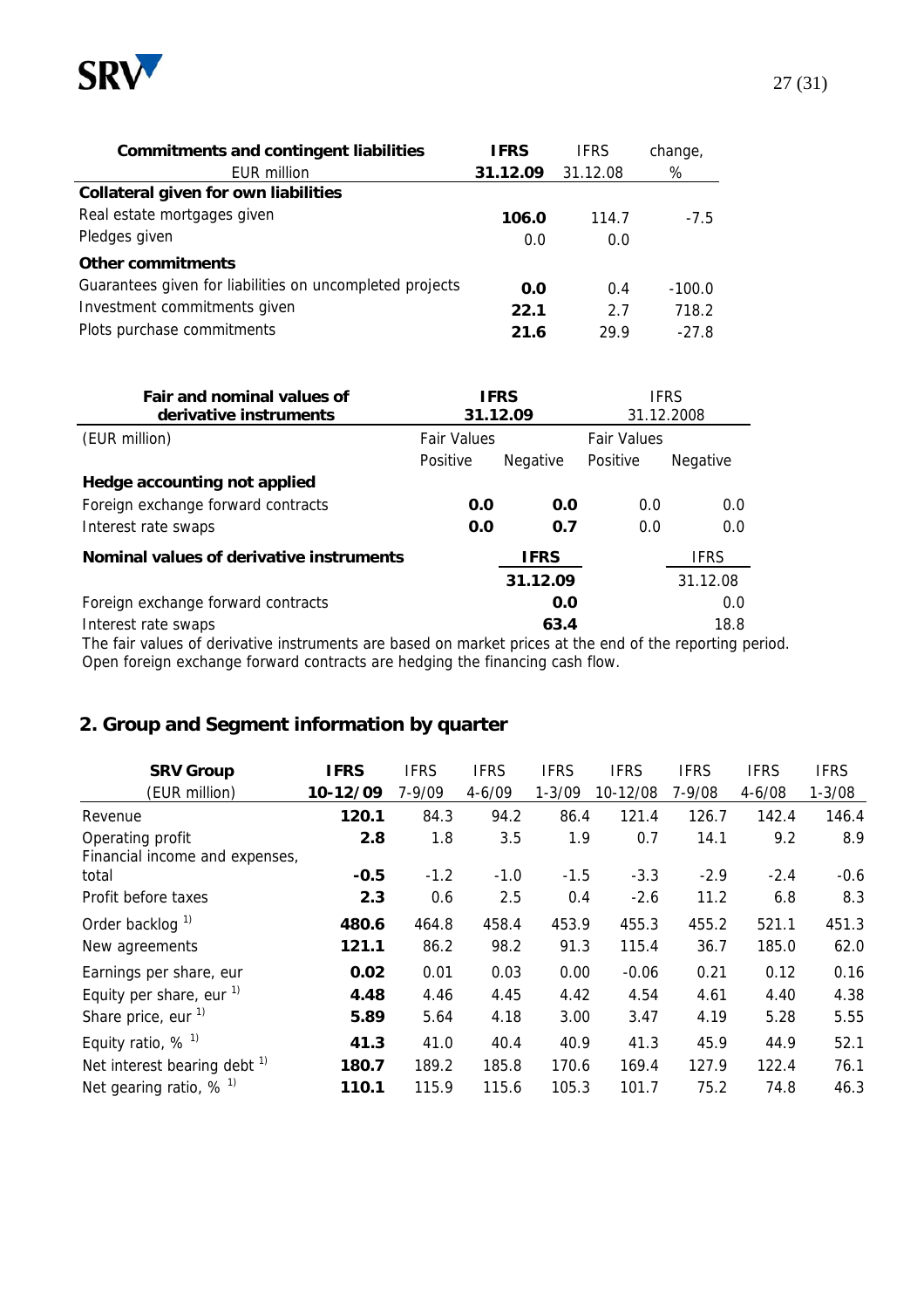

| Revenue                         | <b>IFRS</b>     | <b>IFRS</b>                | <b>IFRS</b>               | <b>IFRS</b> | <b>IFRS</b>                  | <b>IFRS</b>  | <b>IFRS</b>      | <b>IFRS</b>     |
|---------------------------------|-----------------|----------------------------|---------------------------|-------------|------------------------------|--------------|------------------|-----------------|
| (EUR million)                   | 10-12/09        | 7-9/09                     | $4 - 6/09$                | $1 - 3/09$  | 10-12/08                     | 7-9/08       | $4 - 6/08$       | $1 - 3/08$      |
| <b>Business Premises</b>        | 66.9            | 40.2                       | 46.1                      | 54.8        | 77.9                         | 74.3         | 92.2             | 104.8           |
| Housing                         | 49.9            | 37.9                       | 40.5                      | 25.8        | 33.3                         | 31.4         | 37.1             | 26.0            |
| International                   | 3.4             | 6.2                        | 7.6                       | 5.8         | 10.2                         | 21.0         | 13.1             | 15.7            |
| <b>Other Operations</b>         | 2.3             | 2.1                        | 2.1                       | 2.2         | 3.0                          | 2.7          | 2.8              | 2.9             |
| Eliminations                    | $-2.3$          | $-2.1$                     | $-2.1$                    | $-2.2$      | $-3.1$                       | $-2.7$       | $-2.9$           | $-2.9$          |
| Group, total                    | 120.1           | 84.3                       | 94.2                      | 86.4        | 121.4                        | 126.7        | 142.4            | 146.4           |
|                                 |                 |                            |                           |             |                              |              |                  |                 |
| <b>Operating profit</b>         | <b>IFRS</b>     | <b>IFRS</b>                | <b>IFRS</b>               | <b>IFRS</b> | <b>IFRS</b>                  | <b>IFRS</b>  | <b>IFRS</b>      | <b>IFRS</b>     |
| (EUR million)                   | 10-12/09        | 7-9/09                     | $4 - 6/09$                | $1 - 3/09$  | 10-12/08                     | 7-9/08       | $4 - 6/08$       | $1 - 3/08$      |
| <b>Business Premises</b>        | 4.3             | 3.1                        | 4.6                       | 5.9         | 6.0                          | 3.7          | 9.9              | 8.2             |
| Housing                         | 2.0             | 1.0                        | 1.9                       | 0.0         | $-1.2$                       | 0.5          | 0.9              | 0.4             |
| International                   | $-2.0$          | $-1.5$                     | $-1.9$                    | $-2.5$      | $-2.7$                       | 10.8         | $-0.1$           | 1.2             |
| Other Operations                | $-1.4$          | $-0.7$                     | $-1.0$                    | $-1.6$      | $-1.4$                       | $-1.0$       | $-1.6$           | $-0.9$          |
| Eliminations                    | $-0.2$          | $-0.1$                     | 0.0                       | 0.0         | 0.0                          | 0.0          | 0.0              | 0.0             |
| Group, total                    | 2.8             | 1.8                        | 3.5                       | 1.9         | 0.7                          | 14.1         | 9.2              | 8.9             |
| <b>Operating profit</b>         | <b>IFRS</b>     | <b>IFRS</b>                | <b>IFRS</b>               | <b>IFRS</b> | <b>IFRS</b>                  | <b>IFRS</b>  | <b>IFRS</b>      | <b>IFRS</b>     |
| (%)                             | 10-12/09        | 7-9/09                     | $4 - 6/09$                | $1 - 3/09$  | 10-12/08                     | 7-9/08       | $4 - 6/08$       | $1 - 3/08$      |
| <b>Business Premises</b>        | 6.5             | 7.7                        | 10.0                      | 10.8        | 7.8                          | 4.9          | 10.8             | 7.8             |
| Housing                         | 4.0             | 2.7                        | 4.6                       | 0.0         | $-3.6$                       | 1.7          | 2.5              | 1.6             |
| International                   | $-58.4$         | $-24.1$                    | $-25.6$                   | $-43.3$     | $-26.5$                      | 51.5         | $-0.9$           | 7.9             |
| Group, total                    | 2.3             | 2.1                        | 3.7                       | 2.2         | 0.6                          | 11.1         | 6.4              | 6.1             |
| Order backlog                   | <b>IFRS</b>     | <b>IFRS</b>                | <b>IFRS</b>               | <b>IFRS</b> | <b>IFRS</b>                  | <b>IFRS</b>  | <b>IFRS</b>      | <b>IFRS</b>     |
| (EUR million)                   | 31.12.09        | 30.9.09                    | 30.6.09                   | 31.3.09     | 31.12.08                     | 30.9.08      | 30.6.08          | 31.3.08         |
| <b>Business Premises</b>        | 255.3           | 252.0                      | 224.3                     | 252.8       | 265.7                        | 228.8        | 291.1            | 235.2           |
| Housing                         | 200.7           |                            |                           |             |                              |              |                  |                 |
|                                 |                 |                            |                           |             |                              |              |                  |                 |
|                                 |                 | 186.5                      | 203.3                     | 169.6       | 154.0                        | 186.3        | 186.8            | 182.4           |
| International                   | 24.6            | 26.3                       | 30.7                      | 31.5        | 35.6                         | 40.2         | 43.2             | 33.7            |
| Group, total                    | 480.6           | 464.8                      | 458.4                     | 453.9       | 455.3                        | 455.2        | 521.1            | 451.3           |
| - sold order backlog            | 316             | 324<br>141                 | 303<br>155                | 286<br>168  | 280<br>176                   | 279<br>176   | 358              | 281<br>170      |
| - unsold order backlog          | 165             |                            |                           |             |                              |              | 163              |                 |
| <b>Invested capital</b>         | <b>IFRS</b>     | <b>IFRS</b>                | <b>IFRS</b>               | <b>IFRS</b> | <b>IFRS</b>                  | <b>IFRS</b>  | <b>IFRS</b>      | <b>IFRS</b>     |
| (EUR million)                   | 31.12.09        | 30.9.09                    | 30.6.09                   | 31.3.09     | 31.12.08                     | 30.9.08      | 30.6.08          | 31.3.08         |
| <b>Business Premises</b>        | 42.0            | 61.0                       | 77.0                      | 69.2        | 63.9                         | 63.5         | 51.2             | 43.7            |
| Housing                         | 123.1           | 123.4                      | 135.9                     | 134.9       | 138.9                        | 115.9        | 105.3            | 97.0            |
| International                   | 177.1           | 165.8                      | 152.6                     | 151.0       | 138.6                        | 143.9        | 145.1            | 115.1           |
| Other and eliminations          | 7.7             | 6.2                        | $-12.2$                   | $-14.0$     | $-2.0$                       | $-16.6$      | $-5.4$           | 4.0             |
| Group, total                    | 349.9           | 356.5                      | 353.2                     | 341.1       | 339.4                        | 306.6        | 296.2            | 259.8           |
|                                 |                 |                            |                           |             |                              |              |                  |                 |
| <b>Residential production</b>   |                 |                            |                           |             |                              |              |                  |                 |
| in Finland (units)<br>Start-ups | 10-12/09<br>247 | 7-9/09<br>$\boldsymbol{0}$ | $4 - 6/09$<br>$\mathbf 0$ | 4           | 1-3/09 10-12/08<br>$\pmb{0}$ | 7-9/08<br>49 | $4 - 6/08$<br>53 | $1 - 3/08$<br>8 |

| Start-ups                          | 247 |     |     |     |     | 49  | 53  | 8   |
|------------------------------------|-----|-----|-----|-----|-----|-----|-----|-----|
| Sold                               | 86  | 43  | 51  | 27  | 13  | 32  | 63  | 33  |
| Completed <sup>1)</sup>            | 64  | 37  | 93  | 58  |     | 31  | 104 | 125 |
| Completed and unsold <sup>1)</sup> | 171 | 161 | 185 | 156 | 133 | 140 | 128 | 105 |
| Under construction 1               | 263 | 80  | 118 | 211 | 265 | 251 | 247 | 298 |
| - of which unsold <sup>1)</sup>    | 231 | 79  | 100 | 180 | 226 | 232 | 227 | 260 |
|                                    |     |     |     |     |     |     |     |     |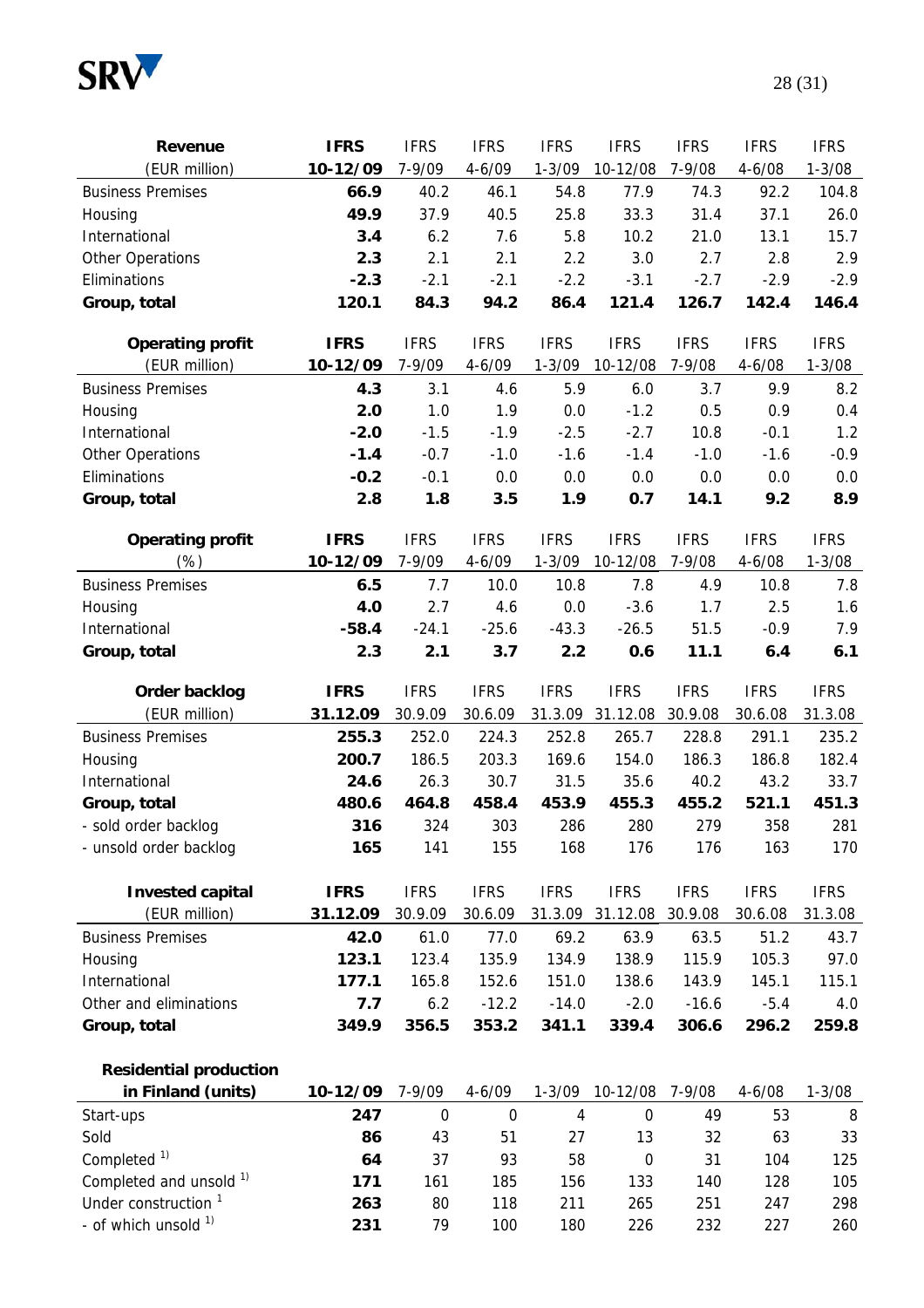

# 1) at the end of the period

# **3. Segment information**

| <b>Assets</b>            | <b>IFRS</b> | <b>IFRS</b> | change,     | change, |
|--------------------------|-------------|-------------|-------------|---------|
| (EUR million)            | 31.12.09    | 31.12.08    | <b>MEUR</b> | %       |
| <b>Business Premises</b> | 88.7        | 116.9       | $-28.2$     | $-24.1$ |
| Housing                  | 151.5       | 158.4       | $-6.9$      | $-4.4$  |
| International            | 182.5       | 158.6       | 23.9        | 15.0    |
| <b>Other Operations</b>  | 214.5       | 185.1       | 29.4        | 15.9    |
| Eliminations             | $-219.4$    | $-195.2$    | $-24.2$     |         |
| Group, total             | 417.9       | 423.8       | $-6.0$      | $-1.4$  |

| <b>Liabilities</b>       | <b>IFRS</b> | <b>IFRS</b> | change,     | change, |
|--------------------------|-------------|-------------|-------------|---------|
| (EUR million)            | 31.12.09    | 31.12.08    | <b>MEUR</b> | %       |
| <b>Business Premises</b> | 55.5        | 81.7        | $-26.2$     | $-32.0$ |
| Housing                  | 132.9       | 141.5       | $-8.6$      | $-6.1$  |
| International            | 181.7       | 147.2       | 34.5        | 23.4    |
| <b>Other Operations</b>  | 79.2        | 65.7        | 13.5        | 20.6    |
| Eliminations             | $-195.5$    | $-178.9$    | $-16.7$     |         |
| Group, total             | 253.8       | 257.2       | $-3.4$      | $-1.3$  |

| <b>Inventories</b>                       | <b>IFRS</b> | <b>IFRS</b> | change,     |
|------------------------------------------|-------------|-------------|-------------|
| (MEUR)                                   | 31.12.09    | 31.12.08    | <b>MEUR</b> |
| Land areas and plot-owning companies     | 153.0       | 142.1       | 10.9        |
| <b>Business Premises</b>                 | 27.8        | 24.6        | 3.2         |
| Housing                                  | 41.4        | 41.6        | $-0.1$      |
| International                            | 83.6        | 76.0        | 7.6         |
| <b>Work in progress</b>                  | 34.4        | 100.8       | $-66.4$     |
| <b>Business Premises</b>                 | 0.0         | 30.0        | $-30.0$     |
| Housing                                  | 20.4        | 57.3        | $-36.9$     |
| International                            | 14.0        | 13.6        | 0.4         |
| Shares in completed housing corporations |             |             |             |
| and real estate companies                | 86.4        | 34.0        | 52.4        |
| <b>Business Premises</b>                 | 25.5        | 0.0         | 25.5        |
| Housing                                  | 55.5        | 30.6        | 24.9        |
| International                            | 5.5         | 3.3         | 2.1         |
| <b>Other inventories</b>                 | 17.6        | 17.9        | $-0.3$      |
| <b>Business Premises</b>                 | 5.1         | 5.0         | 0.0         |
| Housing                                  | 3.7         | 4.6         | $-0.9$      |
| International                            | 9.9         | 9.3         | 0.6         |
| Inventories, total                       | 291.4       | 294.8       | $-3.4$      |
| <b>Business Premises</b>                 | 58.4        | 59.6        | $-1.2$      |
| Housing                                  | 121.0       | 134.0       | $-13.1$     |
| International                            | 112.9       | 102.1       | 10.8        |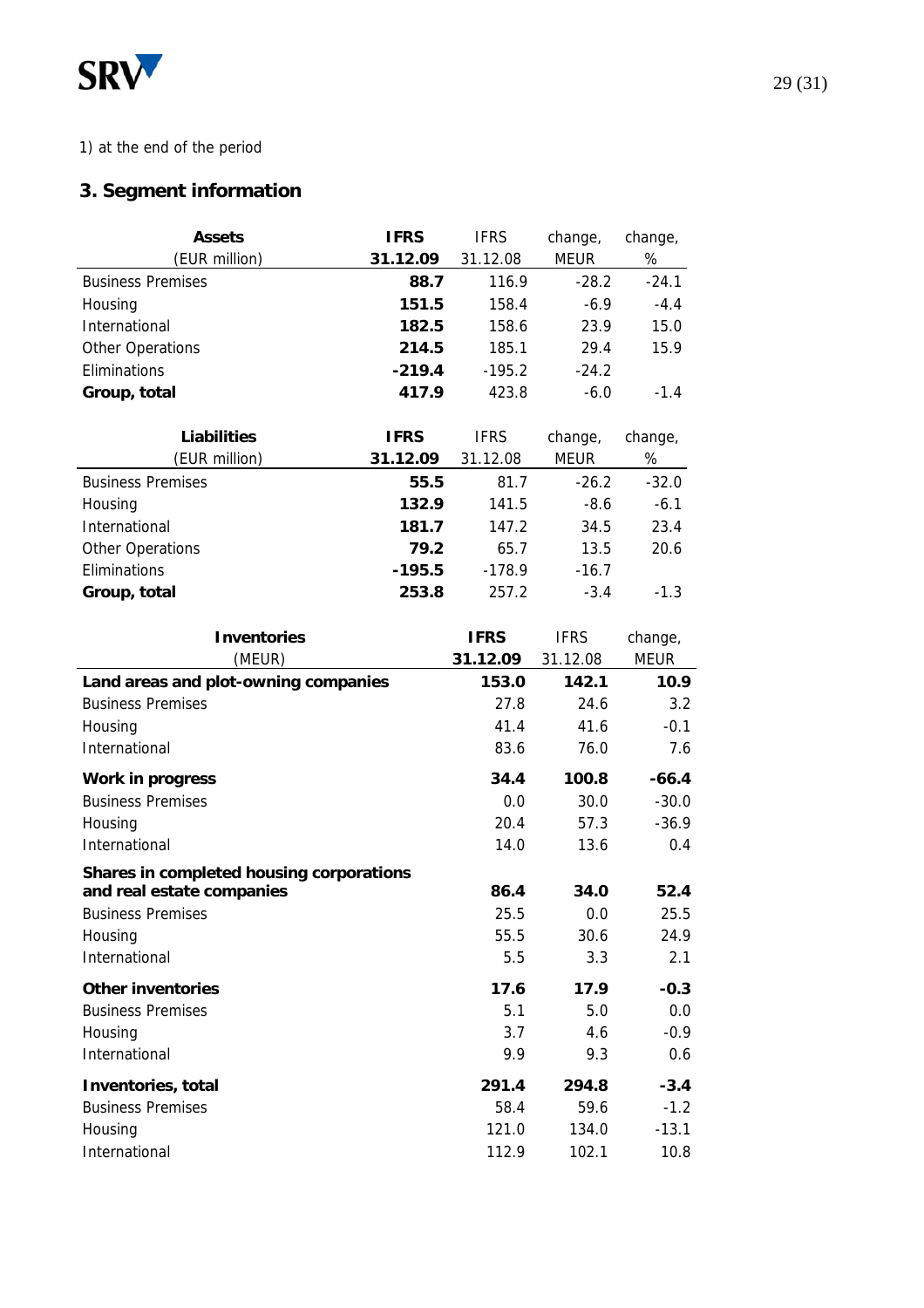

| <b>Invested capital</b>  | <b>IFRS</b> | <b>IFRS</b> | change,     | change, |
|--------------------------|-------------|-------------|-------------|---------|
| (EUR million)            | 31.12.09    | 31.12.08    | <b>MEUR</b> | %       |
| <b>Business Premises</b> | 42.0        | 63.9        | $-21.8$     | $-34.2$ |
| Housing                  | 123.1       | 138.9       | $-15.8$     | $-11.4$ |
| International            | 177.1       | 138.6       | 38.5        | 27.8    |
| Eliminations and other   | 7.7         | $-2.0$      | 9.7         |         |
| Group, total             | 349.9       | 339.4       | 10.5        | 3.1     |

| <b>Business Premises</b>          | <b>IFRS</b> | <b>IFRS</b> | change,  | change, |
|-----------------------------------|-------------|-------------|----------|---------|
| (EUR million)                     | 1-12/2009   | 1-12/2008   | MEUR     | %       |
| Revenue                           | 208.0       | 349.1       | $-141.1$ | $-40.4$ |
| <b>Operating profit</b>           | 18.0        | 27.8        | $-9.8$   | $-35.4$ |
| <b>Segment's assets</b>           |             |             |          |         |
| Non-current assets                | 0.9         | 0.9         | $-0.1$   | $-5.8$  |
| Current assets                    | 87.8        | 116.0       | $-28.1$  | $-24.3$ |
| <b>Total assets</b>               | 88.7        | 116.9       | $-28.2$  | $-24.1$ |
| <b>Segment's liabilities</b>      |             |             |          |         |
| Non-current liabilities           | 11.0        | 1.1         | 9.9      | 885.1   |
| <b>Current liabilities</b>        | 44.5        | 80.6        | $-36.0$  | $-44.7$ |
| <b>Total liabilities</b>          | 55.5        | 81.7        | $-26.2$  | $-32.0$ |
| Invested capital at end of period | 42.0        | 63.9        | $-21.8$  | $-34.2$ |
| Return on investment, %           | 35.2        | 60.8        |          |         |
| Order backlog at end of period    | 255.3       | 265.7       | $-10.4$  | $-3.9$  |

| <b>Housing</b>                    | <b>IFRS</b> | <b>IFRS</b> | change, | change, |
|-----------------------------------|-------------|-------------|---------|---------|
| (EUR million)                     | 1-12/2009   | 1-12/2008   | MEUR    | %       |
| Revenue                           | 154.1       | 127.9       | 26.3    | 20.5    |
| <b>Operating profit</b>           | 4.9         | 0.7         | 4.2     | 590.1   |
| Segment's assets                  |             |             |         |         |
| Non-current assets                | 1.4         | 1.9         | $-0.5$  | $-25.9$ |
| Current assets                    | 150.0       | 156.5       | $-6.4$  | $-4.1$  |
| <b>Total assets</b>               | 151.5       | 158.4       | $-6.9$  | $-4.4$  |
| <b>Segment's liabilities</b>      |             |             |         |         |
| Non-current liabilities           | 68.2        | 58.3        | 9.9     | 17.0    |
| <b>Current liabilities</b>        | 64.7        | 83.2        | $-18.5$ | $-22.3$ |
| <b>Total liabilities</b>          | 132.9       | 141.5       | $-8.6$  | $-6.1$  |
| Invested capital at end of period | 123.1       | 138.9       | $-15.8$ | $-11.4$ |
| Return on investment, %           | 3.8         | 0.7         |         |         |
| Order backlog at end of period    | 200.7       | 154.0       | 46.7    | 30.3    |